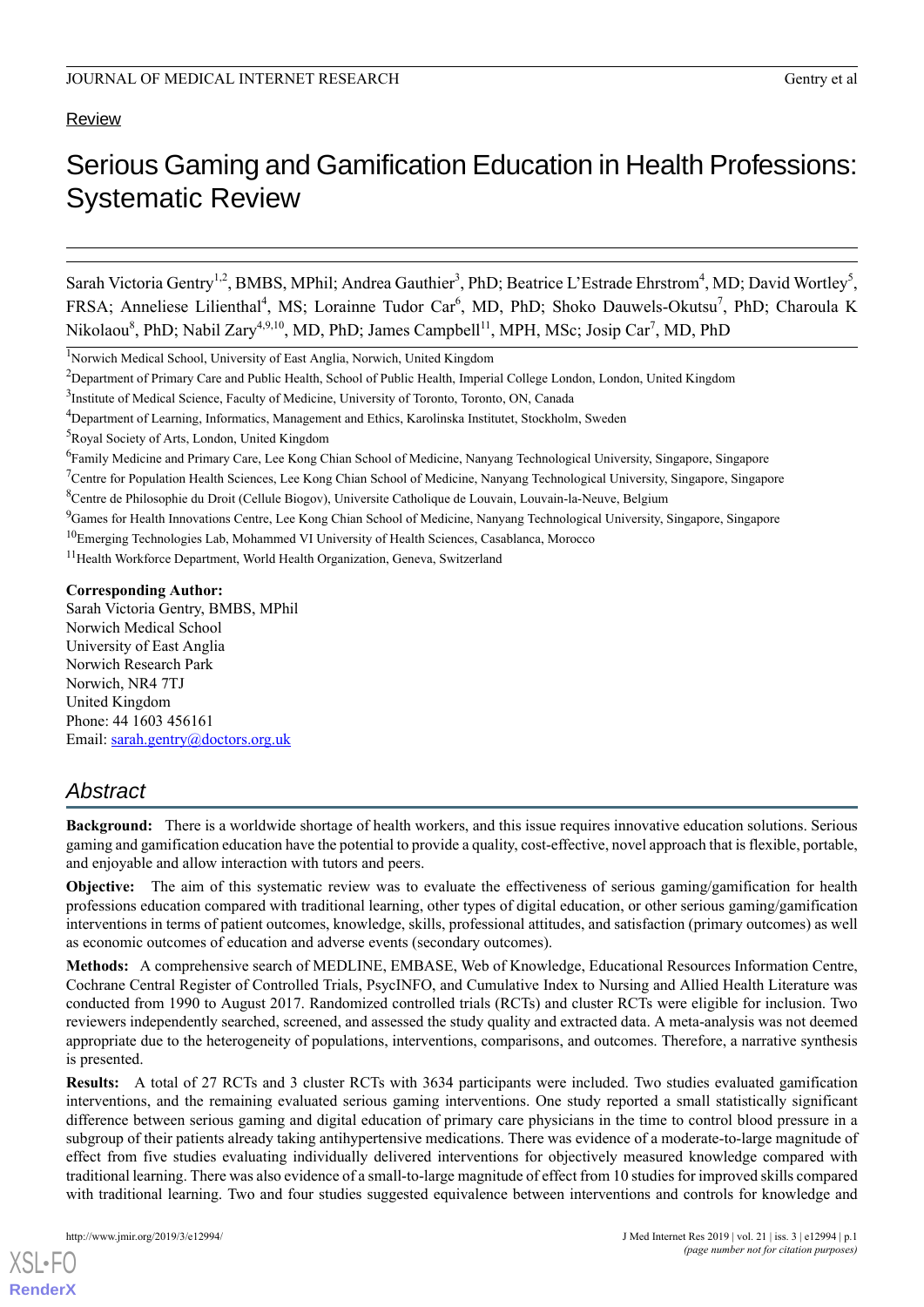skills, respectively. Evidence suggested that serious gaming was at least as effective as other digital education modalities for these outcomes. There was insufficient evidence to conclude whether one type of serious gaming/gamification intervention is more effective than any other. There was limited evidence for the effects of serious gaming/gamification on professional attitudes. Serious gaming/gamification may improve satisfaction, but the evidence was limited. Evidence was of low or very low quality for all outcomes. Quality of evidence was downgraded due to the imprecision, inconsistency, and limitations of the study.

**Conclusions:** Serious gaming/gamification appears to be at least as effective as controls, and in many studies, more effective for improving knowledge, skills, and satisfaction. However, the available evidence is mostly of low quality and calls for further rigorous, theory-driven research.

*(J Med Internet Res 2019;21(3):e12994)* doi:[10.2196/12994](http://dx.doi.org/10.2196/12994)

#### **KEYWORDS**

video games; education, professional; review

# *Introduction*

Innovative approaches and modalities for education in health professions education are constantly sought to improve teaching and learning and ultimately patient care and outcomes. Digital education may be one such innovation. This review focuses on serious gaming and gamification education.

For the purposes of this review, we have used the terminology defined by Alvarez  $[1,2]$  $[1,2]$  $[1,2]$  $[1,2]$ . The term "serious game" was used to refer only to games designed specifically for the "serious" purpose of providing health professions education via a digital device. The term "serious diverting" was used to refer to the use of games originally designed primarily for entertainment used without modification, as part of health professions education delivered via a digital device. "Serious gaming" was used to refer to any use of digital games for health professions education, thereby encompassing "serious games" and "serious diverting."

A related but separate concept—"gamification"—can be defined as "the application of the characteristics and benefits of games to real world processes or problems" [[3\]](#page-16-2). Gamification differs from serious games in terms of the design intention, with gamification interventions involving the application of game elements with a utilitarian purpose and serious games designed as full-fledged games for a purpose other than just entertainment [[4\]](#page-16-3). Wortley suggests that both may be experienced by the user as a complete game, although typically, gamification involves the use of game components outside a game setting, such as rewarding users completing an electronic learning (e-learning) module with badges or points. Gamification has the potential to allow for greater involvement of the user in setting his/her own objectives or outcomes, personalization of the intervention, and cost-effectiveness [\[3](#page-16-2)]. Most, but not all, uses of the term refer to interventions involving the use of enabling digital technologies.

Serious gaming/gamification has the potential to provide learners with opportunities to be part of active learning, solving clinical problems, and gaining experience in risk-free surroundings [[5\]](#page-16-4), without needing to involve patients. Learners may have the opportunity to develop analytical skills, strategic thinking, knowledge, multitasking, decision making, communication, and psychomotor skills [\[6](#page-16-5)], with multiplayer functions providing opportunities for collaborative learning [\[7](#page-16-6)]. The motivational

[XSL](http://www.w3.org/Style/XSL)•FO **[RenderX](http://www.renderx.com/)** properties of gaming have the potential to be harnessed for educational purposes [\[8](#page-16-7)]. Serious gaming/gamification can be used at a time and place that suits the learner. The reusable nature of serious gaming/gamification may allow more frequent or longer interactions, free up lecturer time, and provide monetary savings [[9\]](#page-16-8). However, this could lead to reduced opportunities to ask questions, hold discussions, and spend time with patients. Use of such interventions within small groups, with lecturer support, could allow for discussion and interaction but would likely increase lecturer time needed as compared to traditional learning. Serious gaming/gamification, like other kinds of e-learning, may ease the process of updating materials, as modifications to content can be made continuously, unlike with a text book.

Although serious gaming and gamification interventions appear to have much potential, rigorous evaluation is required to assess whether they can lead to effective learning. There is a potential for the game or game elements to become a distraction rather than a facilitator of learning, with the method "more memorable than the message"  $[10]$  $[10]$ ; therefore, the quality of learning must be the focus, as opposed to the capabilities of the technology used [[11](#page-17-0)].

This systematic review is one of a series of reviews evaluating the scope for implementation and potential impact of a wide range of digital health education interventions for pre- and postregistration health professions. This review was conducted in collaboration with the World Health Organization's Health Workforce Department. The objective of this work is to compare the effectiveness of serious gaming and gamification education versus various controls in improving learners' knowledge, skills, professional attitudes, and satisfaction as well as patient outcomes.

# *Methods*

While conducting and reporting the review, we adhered to the gold-standard systematic review methods recommended by the Cochrane Collaboration [[12\]](#page-17-1). For a detailed description of the methodology, please refer to our previous paper [[13\]](#page-17-2).

#### **Search Strategy and Data Sources**

We comprehensively searched the following databases between 1990 and August 2017: MEDLINE (Ovid), EMBASE (Elsevier), Web of Science, Educational Resource Information Centre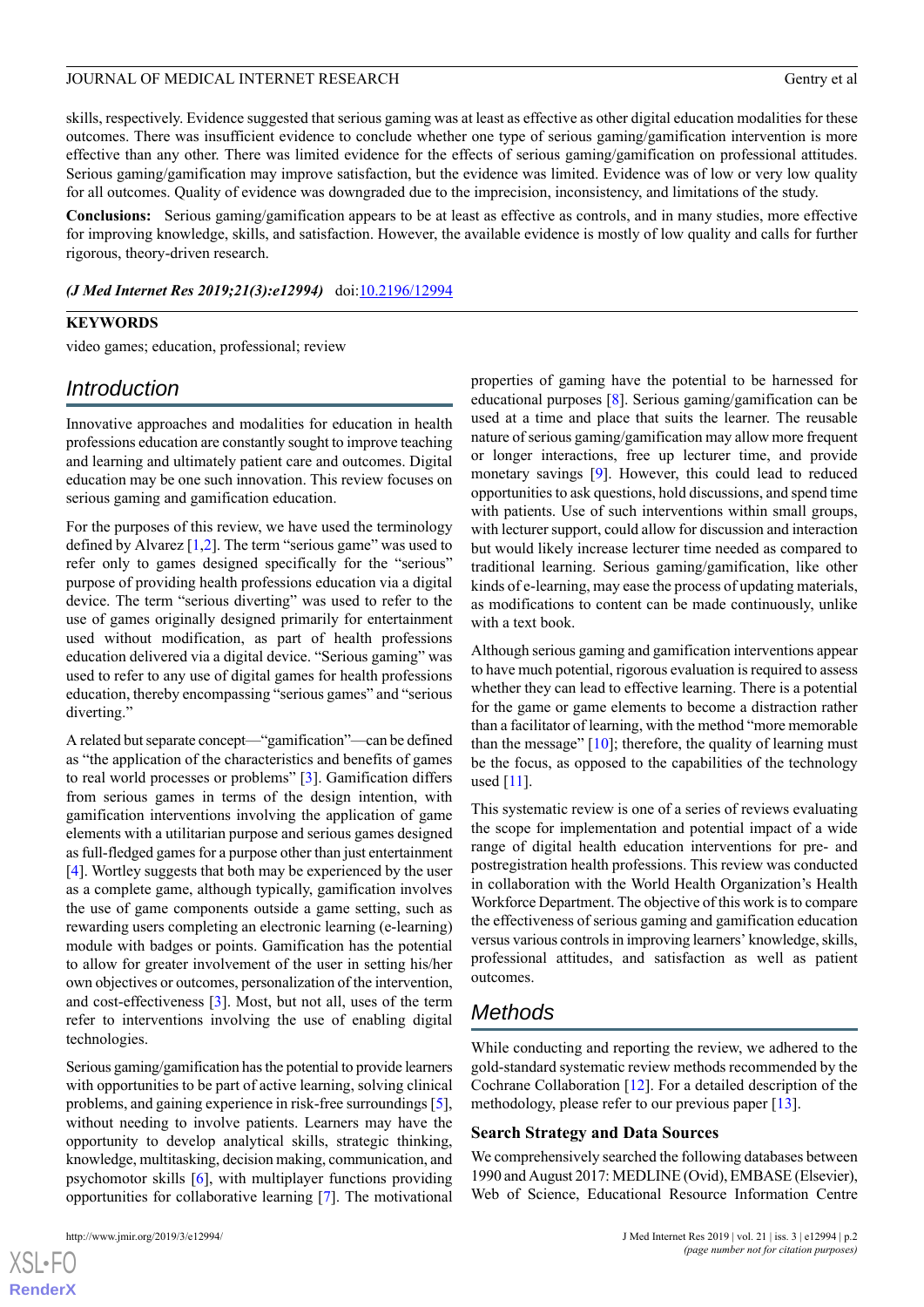(Ovid), Cochrane Central Register of Controlled Trials (CENTRAL), (The Cochrane Library), PsycINFO (Ovid), and Cumulative Index to Nursing and Allied Health Literature (EBSCO). The search strategy for MEDLINE is presented in the [Multimedia Appendix 1](#page-16-10). We searched for papers in English but considered eligible studies in any language. We also searched two trials registries, reference lists of all included studies, and relevant systematic reviews and contacted the relevant investigators for further information.

# **Eligibility Criteria**

We included randomized controlled trials (RCTs) and cluster RCTs (cRCTs) of pre- and postregistration health professions using serious gaming/gamification with any type of controls (traditional learning, digital education, or another type of serious gaming/gamification intervention), which measured patient outcomes, knowledge, skills (cognitive and psychomotor), professional attitudes, and satisfaction (primary outcomes) and adverse effects or costs (secondary outcomes). We excluded crossover trials due to the high likelihood of carry-over effect. Participants were not excluded on the basis of sociodemographic characteristics such as age, gender, ethnicity, or any other related characteristics. Outcome definitions are available in the associated paper [\[13](#page-17-2)].

# **Data Selection, Extraction, and Management**

The search results from different electronic databases were combined in a single EndNote library (X 8.2; Clarivate Analytics, Philadelphia, PA), and duplicate records were removed. Two reviewers independently screened titles and abstracts to identify studies that potentially met the inclusion criteria. The full texts of these articles were retrieved and read. Two review authors independently assessed these articles against the eligibility criteria (SG, AG, and BE). At least two reviewers independently extracted the data for each of the included studies using a structured data-extraction form. We extracted all relevant data on the characteristics of participants, interventions, controls, and outcomes measures. For continuous data, we reported standardized mean differences and SDs. None of the studies reported dichotomous data. Disagreements were resolved through discussion.

# **Assessment of Risk of Bias**

Two reviewers independently assessed the risk of bias of the included studies using the Cochrane Collaboration's "Risk of bias" tool [[12\]](#page-17-1). Studies were assessed for the risk of bias in the following domains: random sequence generation, allocation concealment, blinding (participants and personnel), blinding

(outcome assessment), completeness of outcome data (attrition bias), selective outcome reporting (reporting bias), and other risk of bias. For cRCTs, we also assessed recruitment bias, baseline imbalances, loss of clusters, and incorrect analysis. Judgements concerning the risk of bias for each study were classified as high, low, or unclear.

# **Data Synthesis**

Data were synthesized using Review Manager (Version 5.3; The Nordic Cochrane Centre, The Cochrane Collaboration, Copenhagen, Denmark). Included studies were insufficiently homogenous in terms of population, inclusion criteria, interventions, and outcomes for meta-analysis. The decision not to perform a meta-analysis was made by a consensus of review authors. We present a narrative synthesis of findings, with effect sizes calculated for outcomes where there were sufficient data. Where possible, we assessed the quality of studies and size of effect. Results are presented by outcome and separately for each comparison (serious gaming/gamification vs traditional learning, serious gaming/gamification vs digital health education, and serious gaming/gamification vs serious gaming/gamification).

# **Assessment of Evidence Quality**

The results for comparisons between serious gaming/gamification and traditional learning as well as serious gaming/gamification and digital education are presented in the narrative summary of findings tables [\(Tables 7](#page-11-0) and [8](#page-12-0)). Two authors (SG and AG) rated the overall quality of the evidence as implemented and described in GRADEprofiler (GRADEproGDT online version; Evidence Prime, Inc, Hamilton, ON, Canada) and chapter 11 of the Cochrane Handbook for Systematic Reviews of Interventions [\[12](#page-17-1)]. We considered the following criteria to assess the quality of the evidence: limitations of studies (risk of bias), inconsistency of results, indirectness of the evidence, imprecision, and publication bias. We also downgraded the quality, where appropriate. This was done for all primary outcomes reported in the review.

# *Results*

Our searches yielded a total of 30,532 citations and 30 studies (27 RCTs and 3 cRCTs) including 3634 participants ([Figure 1\)](#page-3-0).

# **Included Studies**

# *Study Designs and Populations*

Sample sizes ranged from 14 [\[14](#page-17-3)] to 1470 [[15\]](#page-17-4) participants. Almost half the included studies had sample sizes below 50.

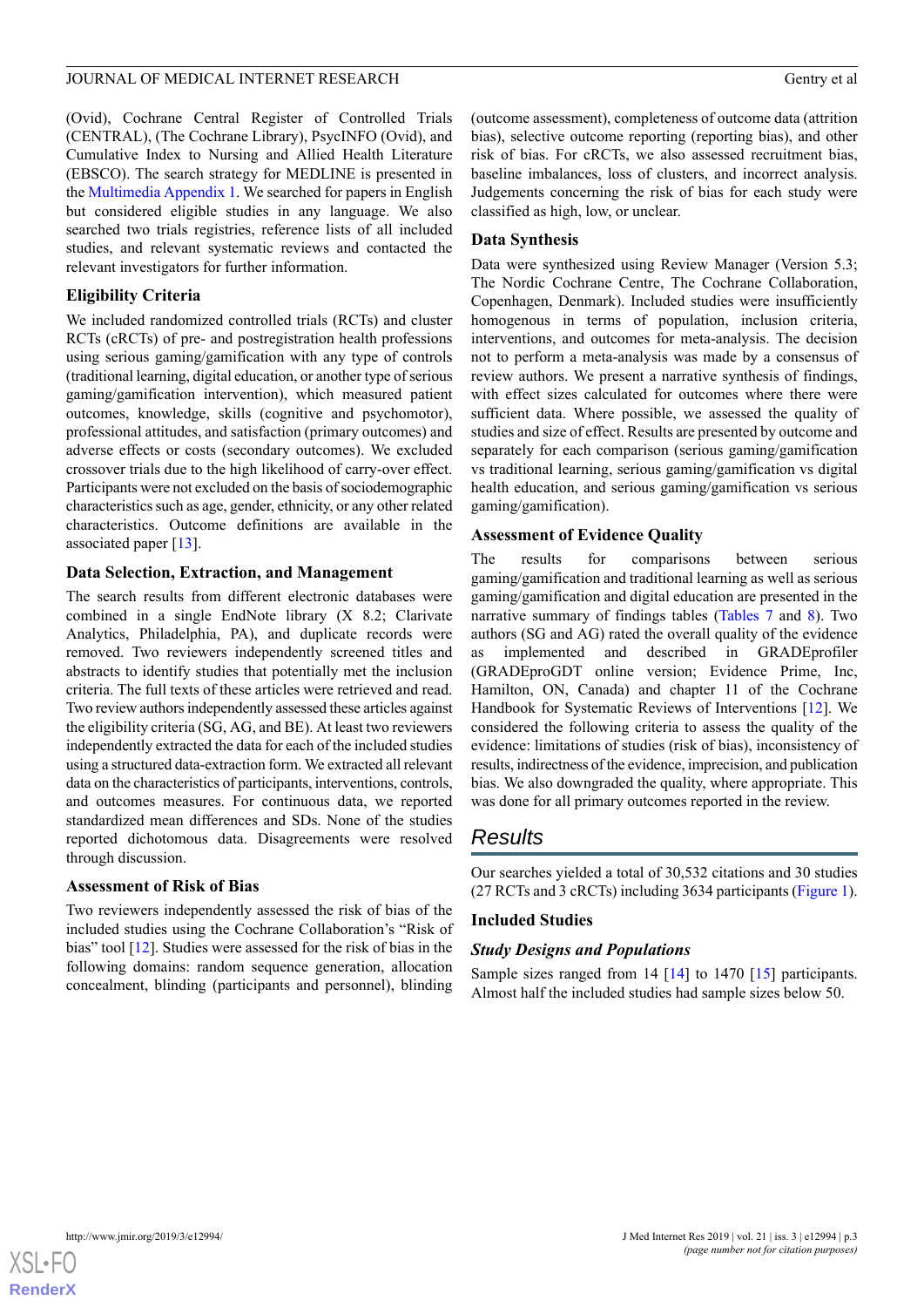<span id="page-3-0"></span>**Figure 1.** PRISMA flow chart. PRISMA: Preferred Reporting Items for Systematic Reviews and Meta-Analyses; RCT: randomized controlled trial.



Fourteen studies were conducted in Europe [\[16](#page-17-5)-[30\]](#page-17-6), and 11 studies were conducted in North America [[14,](#page-17-3)[15](#page-17-4),[31-](#page-17-7)[40](#page-18-0)], one of which recruited participants from 63 countries via the internet [[15\]](#page-17-4). One study was conducted in Singapore [\[41](#page-18-1)]. Four studies were conducted in middle-income countries, three of which were conducted in Brazil [[42](#page-18-2)[-44](#page-18-3)]. One study was conducted by authors based in China and Taiwan, but it was unclear where the study itself was carried out [\[45](#page-18-4)]. None of the included studies were conducted in low-income countries. Details of study designs and population for each trial are compared in [Tables](#page-4-0) [1-](#page-4-0)[3](#page-5-0) and a summary is given below.

Eleven studies included only medical students [[14](#page-17-3)[,16](#page-17-5),[17](#page-17-8)[,19](#page-17-9),[20,](#page-17-10)[24](#page-17-11)[-26](#page-17-12),[39,](#page-18-5)[40](#page-18-0),[42,](#page-18-2)[45](#page-18-4)]. Five studies included only nursing students [[22](#page-17-13)[,27](#page-17-14),[29](#page-17-15)[,37](#page-18-6),[41\]](#page-18-1) and four included only surgical residents [\[18](#page-17-16),[30,](#page-17-6)[31](#page-17-7)[,38](#page-18-7)]. The remaining studies included primary care doctors  $(n=2)$  [\[36](#page-18-8)[,43](#page-18-9)]; dental students  $(n=2)$ ] [[21,](#page-17-17)[32\]](#page-18-10); anesthesiology residents  $(n=1)$  [[35\]](#page-18-11); urologists  $(n=1)$ [[15\]](#page-17-4); speech and language science students (n=1) [[44\]](#page-18-3); participants of the Major Incident Medical Management and Support course, which typically includes doctors, nurses, and paramedics with an interest in prehospital care  $(n=1)$  [[23\]](#page-17-18); nursing and medical students ( $n=1$ ) [[28\]](#page-17-19); and medical students, residents, and specialists in Obstetrics and Gynecology (n=1, reported in one article and one conference abstract) [\[33](#page-18-12),[34\]](#page-18-13).

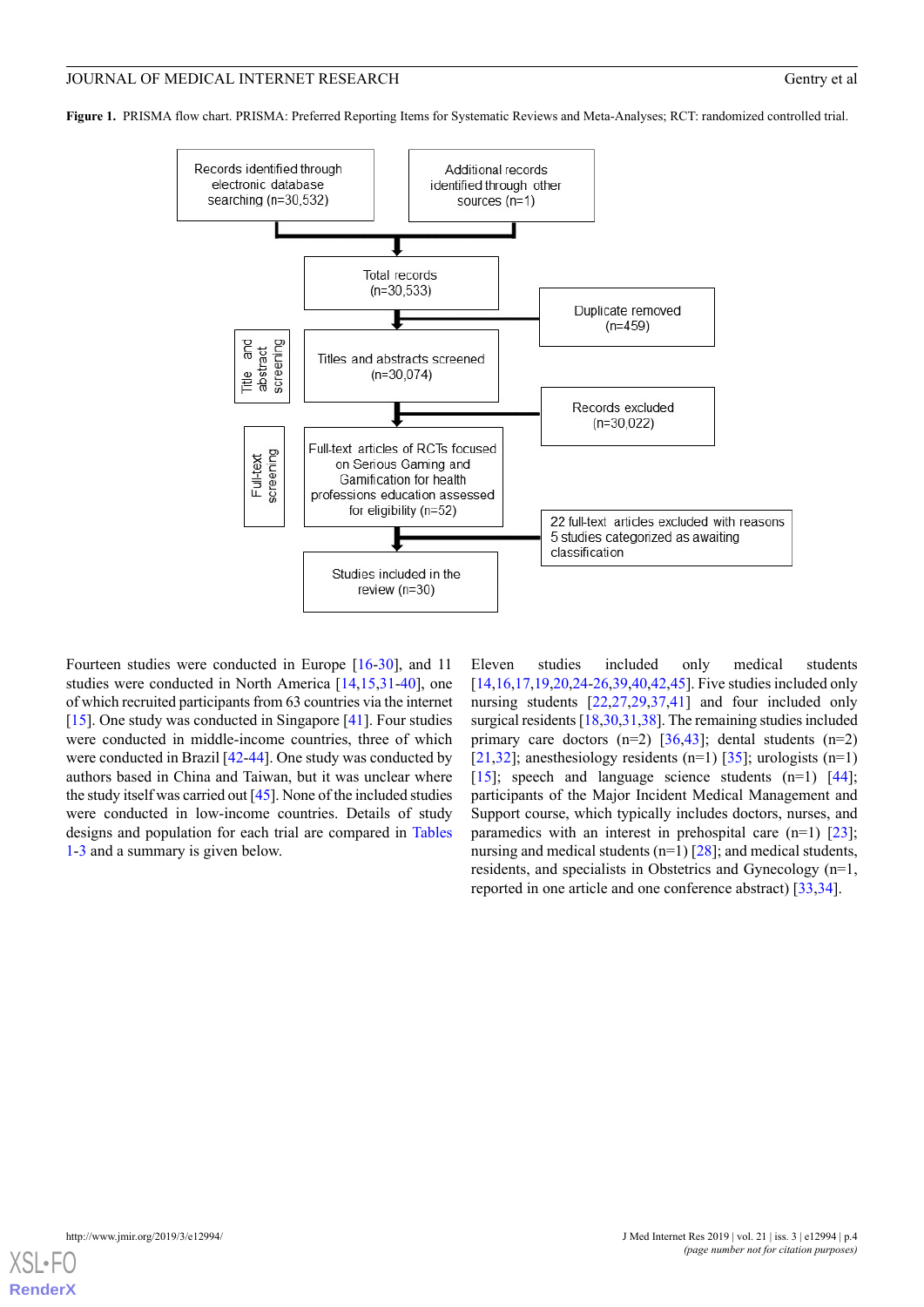<span id="page-4-0"></span>**Table 1.** Study designs and populations of the included studies comparing serious gaming/gamification and traditional learning.

| Study                       | Study type | Population (n)                                                                             | Country              | Field of study                                   |
|-----------------------------|------------|--------------------------------------------------------------------------------------------|----------------------|--------------------------------------------------|
| Adams et al 2012 [31]       | $RCT^a$    | Surgical residents (31)                                                                    | <b>United States</b> | General surgery                                  |
| Boada et al 2015 [27]       | <b>RCT</b> | Nursing students (109)                                                                     | Spain                | Cardiopulmonary resuscitation skills             |
| Boeker et al 2013 [20]      | <b>RCT</b> | Medical students (145)                                                                     | Germany              | Urology                                          |
| Cook 2012 et al [22]        | <b>RCT</b> | Nursing students (34)                                                                      | United King-<br>dom  | Intermediate life support                        |
| De Araujo et al $2016$ [42] | <b>RCT</b> | Medical students (20)                                                                      | <b>Brazil</b>        | Surgical skills                                  |
| Del Blanco et al 2017 [28]  | <b>RCT</b> | Nursing and medical students<br>(132)                                                      | Spain                | Preparation for going into the operating theatre |
| Diehl et al $2017$ [43]     | <b>RCT</b> | Primary care physician (134)                                                               | <b>Brazil</b>        | Insulin management in primary care               |
| Foss et al 2014 [29]        | <b>RCT</b> | Nursing students (201)                                                                     | Norway               | Medication calculation                           |
| Giannotti et al 2013 [30]   | <b>RCT</b> | Surgical residents (42)                                                                    | Italy                | Surgical skills                                  |
| Graafland et al 2017 [18]   | <b>RCT</b> | Surgical residents (31)                                                                    | Netherlands          | Minimally invasive surgery                       |
| Hannig et al $2013$ [21]    | <b>RCT</b> | Dental students (55)                                                                       | Germany              | Alginate mixing skills                           |
| Katz et al 2017 [35]        | <b>RCT</b> | Anesthesiology residents (44)                                                              | <b>United States</b> | Liver transplant anesthesiology                  |
| Knight et al 2010 [23]      | $cRCT^b$   | Health professionals on a Major<br><b>Incident Management Course</b><br>$(91, 2$ clusters) | United King-<br>dom  | Major incident management and support            |
| Lagro et al $2014$ [19]     | cRCT       | Medical students (145, 5 clus-<br>ters)                                                    | Netherlands          | Geriatrics                                       |
| LeFlore et al $2012$ [37]   | <b>RCT</b> | Nursing students (106)                                                                     | <b>United States</b> | Pediatric respiratory disease                    |
| Li et al 2015 [45]          | <b>RCT</b> | Medical students (97)                                                                      | China/Taiwan         | Cardiopulmonary resuscitation                    |
| Plerhoples et al 2011 [38]  | <b>RCT</b> | Surgical residents (40)                                                                    | <b>United States</b> | Surgical skills                                  |
| Rondon et al 2013 [44]      | <b>RCT</b> | Speech-language and hearing<br>science students (29)                                       | <b>Brazil</b>        | Anatomy and physiology                           |
| Tan et al 2016 [41]         | cRCT       | Nursing students (103, 7 clus-<br>ters)                                                    | Singapore            | Blood transfusion administration                 |

<sup>a</sup>RCT: randomized controlled trial.

<sup>b</sup>cRCT: cluster randomized controlled trial.

**Table 2.** Study designs and populations of the included studies comparing serious gaming/gamification and other digital education interventions.

| Study                      | Study type       | Population (n)               | Country              | Field of study                               |
|----------------------------|------------------|------------------------------|----------------------|----------------------------------------------|
| Amer et al 2011 [32]       | RCT <sup>a</sup> | Dental students (80)         | <b>United States</b> | Operative dentistry                          |
| Chien et al $2013$ [14]    | <b>RCT</b>       | Medical students (14)        | <b>United States</b> | Laparoscopic surgical tasks                  |
| Dankbaar et al $2016$ [16] | <b>RCT</b>       | Medical students (79)        | Netherlands          | Approach to acutely unwell patients          |
| Dankbaar et al $2017$ [17] | <b>RCT</b>       | Medical students (66)        | <b>Netherlands</b>   | Patient safety and stress management         |
| Gauthier et al $2015$ [40] | <b>RCT</b>       | Medical students (44)        | Canada               | Vascular anatomy                             |
| Kerfoot et al $2014$ [36]  | <b>RCT</b>       | Primary care physician (111) | <b>United States</b> | Management of blood pressure in primary care |
| Sward et al 2008 [39]      | <b>RCT</b>       | Medical students (100)       | <b>United States</b> | Pediatrics                                   |
|                            |                  |                              |                      |                                              |

<sup>a</sup>RCT: randomized controlled trial.

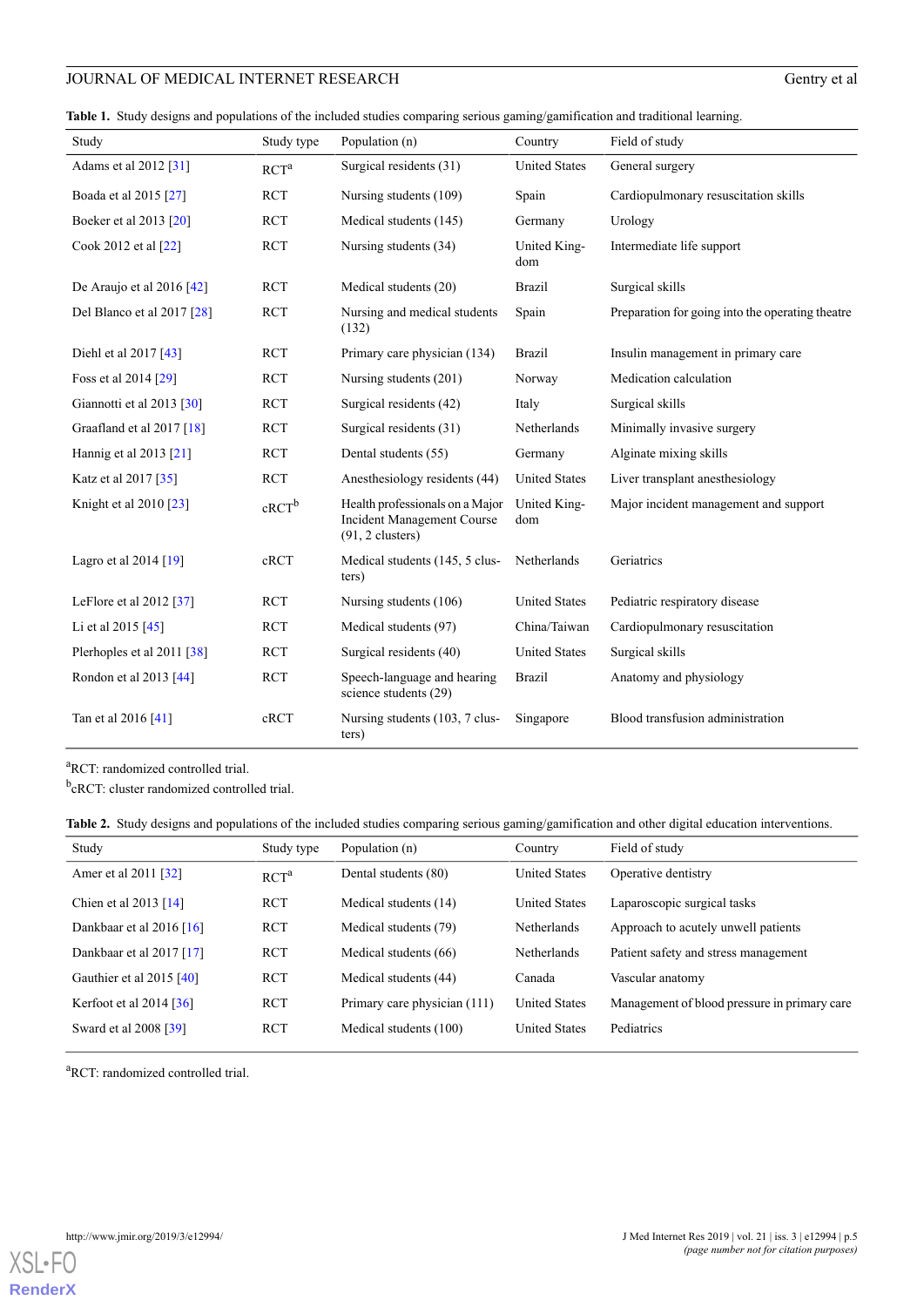<span id="page-5-0"></span>**Table 3.** Study designs and populations of included studies comparing serious gaming/gamification and another type of serious gaming/gamification intervention.

| Study                                                          | Study type       | Population                                           | Country                                                                   | Field of study              |
|----------------------------------------------------------------|------------------|------------------------------------------------------|---------------------------------------------------------------------------|-----------------------------|
| Adams et al 2012 [31]                                          | RCT <sup>a</sup> | Surgical residents (31)                              | <b>United States</b>                                                      | General surgery             |
| De Araujo et al $2016$ [42]                                    | <b>RCT</b>       | Medical students (20)                                | Brazil                                                                    | Surgical skills             |
| Hedman et al 2013 [24] and Kolga<br>et al                      | <b>RCT</b>       | Medical students (30)                                | Sweden                                                                    | Surgical skills             |
| Ju et al 2011 [34] and Ju et al 2012 RCT<br>$\lceil 33 \rceil$ |                  | Medical students, residents and<br>attendings $(42)$ | <b>United States</b>                                                      | Surgical skills             |
| Kerfoot et al $2012$ [15]                                      | <b>RCT</b>       | Urologists (1470)                                    | United States (participants re-<br>cruited online from 63 coun-<br>tries) | Urology guideline knowledge |
| Kolga et al 2008 [26]                                          | <b>RCT</b>       | Medical students (22)                                | Sweden                                                                    | Surgical skills             |

<sup>a</sup>RCT: randomized controlled trial.

#### *Interventions*

Characteristics of the interventions included are compared in [Tables 4](#page-6-0)[-6](#page-7-0) and a summary is given below.

Two of the included studies evaluated "gamification" interventions [\[15](#page-17-4),[36\]](#page-18-8). The remainder evaluated serious gaming interventions. Two of these were group interventions, in which a serious gaming intervention was projected to a traditional classroom of learners who played together [[39](#page-18-5)[,44](#page-18-3)].

A total of 22 interventions had original design purposes other than entertainment, of which 11 interventions were classified as "Message Broadcasting - Educative" [[15,](#page-17-4)[17](#page-17-8),[20,](#page-17-10)[28](#page-17-19),[36,](#page-18-8)[37](#page-18-6),

[39-](#page-18-5)[41,](#page-18-1)[43,](#page-18-9)[44\]](#page-18-3); four were classified as "Training - Mental" [[19,](#page-17-9)[22,](#page-17-13)[23](#page-17-18)[,29](#page-17-15)], three were classified as "Training - Physical" [[18](#page-17-16)[,21](#page-17-17),[32\]](#page-18-10), and four were classified as both "Training - Mental" and "Training - Physical" [\[16](#page-17-5)[,27](#page-17-14),[35,](#page-18-11)[45\]](#page-18-4). All of the interventions with design purposes other than entertainment were classified under "Education" for "Scope."

The remaining eight interventions were commercial off-the-shelf games designed only for the purpose of entertainment but used for training of motor skills as part of "Serious Diverting" interventions. These were all classified as "Training - Physical" for "Purpose" and as "Entertainment" and "General Public" for "Scope" [[14,](#page-17-3)[24](#page-17-11)-[26,](#page-17-12)[30](#page-17-6),[31,](#page-17-7)[33](#page-18-12),[34,](#page-18-13)[38](#page-18-7),[42\]](#page-18-2).

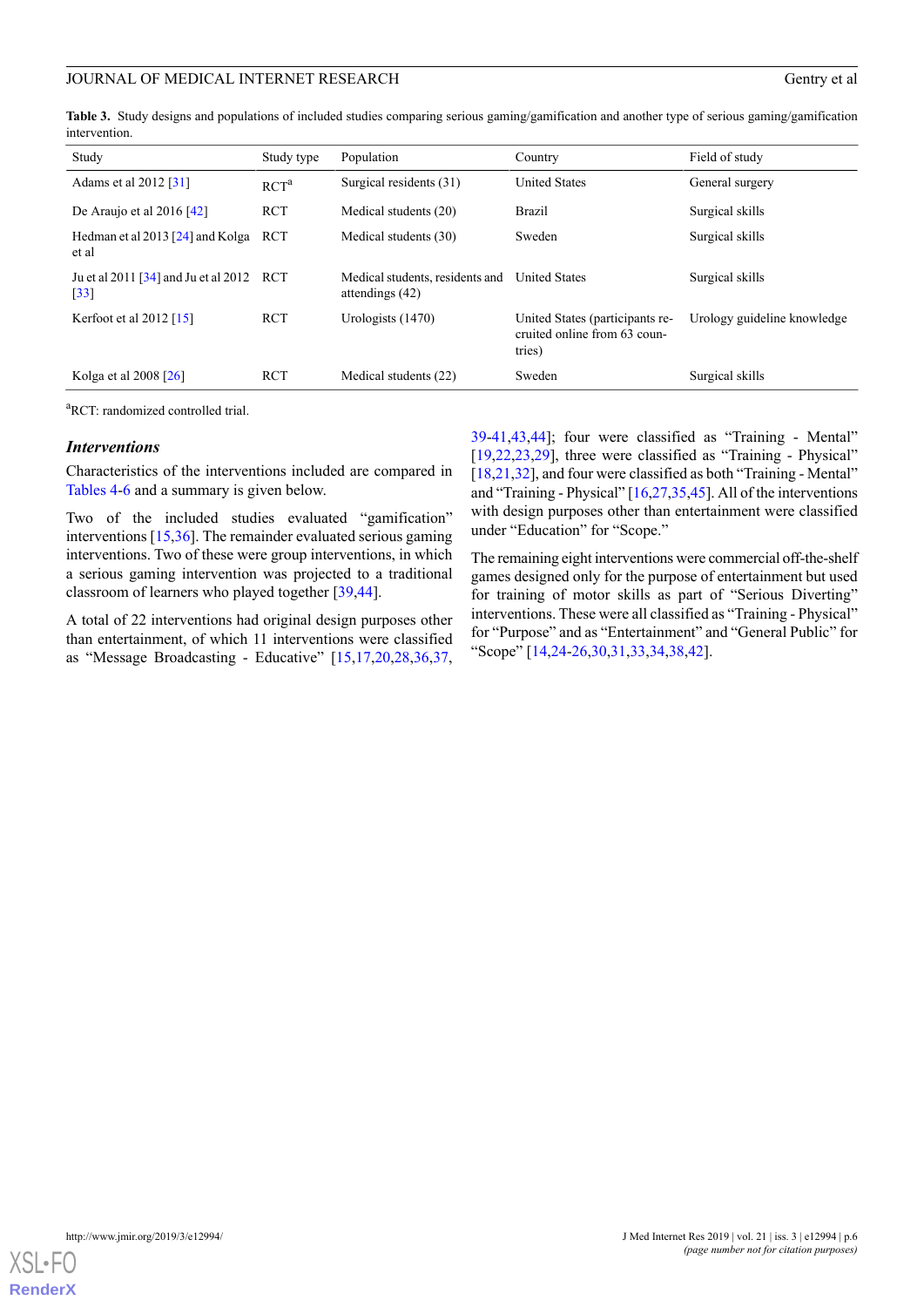<span id="page-6-0"></span>**Table 4.** Characteristics of included interventions in studies comparing serious gaming/gamification and traditional learning.

| Study                       | Intervention type                                                                                                                        | Intervention<br>duration                           | Intervention<br>frequency                                 | Intervention<br>intensity          | Control                                              |
|-----------------------------|------------------------------------------------------------------------------------------------------------------------------------------|----------------------------------------------------|-----------------------------------------------------------|------------------------------------|------------------------------------------------------|
| Adams et al 2012 [31]       | First-person shooter, commercial-off the-<br>shelf intervention                                                                          | 6 weeks                                            | Weekly                                                    | Mean of 5.7<br>(SD 1.3)<br>hours   | Box trainer                                          |
| Boada et al 2015 [27]       | Life support-simulation activities                                                                                                       | Access for 1<br>week                               | a a                                                       | All did<br>$>50\%$ of the<br>tasks | Usual education                                      |
| Boeker et al 2013 [20]      | Electronic adventure game "Uro-Island"                                                                                                   | Access for 1<br>week                               | $\hspace{0.1mm}$                                          |                                    | Written script                                       |
| Cook et al 2012 [22]        | Platform for undergraduate life support ed- 2 weeks<br>ucation game                                                                      |                                                    |                                                           | Unlimited<br>access                | Usual learning                                       |
| De Araujo et al 2016 $[42]$ | Surgical commercial-off-the shelf interven-<br>tion (SurgG)                                                                              | Access for 3<br>weeks                              |                                                           | Mean of 647<br>minutes per<br>week | Usual learning (ContG)                               |
| Del Blanco et al 2017 [28]  | Videogaming intervention                                                                                                                 | Access for 1 Once<br>day                           |                                                           | Variable                           | Usual learning                                       |
| Diehl et al $2017$ [43]     | "InsuOnline" game                                                                                                                        | Access for<br>21 days                              |                                                           | Mean of 4<br>hours                 | Onsite learning activity                             |
| Foss et al 2014 [29]        | "The Medication Game" online training                                                                                                    | Access for<br>4.5 weeks                            |                                                           |                                    | Standard education                                   |
| Giannotti et al 2013 [30]   | Nintendo Wii training                                                                                                                    | 4 weeks                                            | 5 days per<br>week                                        | 60 minutes                         | Usual training                                       |
| Graafland et al 2017 [18]   | Game enhanced curriculum (Dr Game,<br>Surgeon Trouble)                                                                                   |                                                    | Two ses-<br>sions                                         | 30 minutes                         | Usual training                                       |
| Hannig et al 2013 [21]      | Skills-O-Mat interactive game                                                                                                            | 60 minutes                                         | Once                                                      |                                    | Teacher-catered workshop                             |
| Katz et al 2017 [35]        | "OCT trainer" game where players work<br>through the steps in liver transplant anesthe-<br>siology                                       | 30 days                                            | 81% self-re-<br>ported play-<br>ing 1-3 times<br>per week | $\overline{\phantom{m}}$           | Usual training                                       |
| Knight et al 2010 [23]      | "Triage Trainer" computer game                                                                                                           | 60 minutes                                         | Once                                                      |                                    | Card-sorting exercise                                |
| Lagro et al $2014$ [19]     | Geriatrics game in which players must bal-<br>ance patient-oriented goals and preferences,<br>appropriateness of medical care, and costs | $60-90$ min-<br>utes                               | Once                                                      |                                    | Standard educational activi-<br>ty                   |
| LeFlore et al 2012 [37]     | "Virtual Patient Trainer" game                                                                                                           | 2-3 hours                                          | Once                                                      |                                    | Traditional lecture                                  |
| Li et al $2015$ [45]        | 3D cardiopulmonary resuscitation game                                                                                                    | 3 months<br>(with 2-week<br>extension<br>possible) |                                                           |                                    | Reminders to refresh their<br>skills sent frequently |
| Plerhoples et al 2011 [38]  | Commercial off-the-shelf intervention                                                                                                    | 10 minutes                                         | Once                                                      |                                    | Standard educational activi-<br>ty                   |
| Rondon et al 2013 [44]      | Computer game-based learning played as a<br>group on a projector                                                                         | 9 weeks                                            | Once per<br>week                                          | 1 hour                             | Short scientific texts                               |
| Tan et al 2016 [41]         | Videogame simulating blood transfusion-ad-<br>ministration challenges and minigames                                                      | 30 minutes                                         | Once                                                      |                                    | Usual education                                      |

<sup>a</sup>Not available.

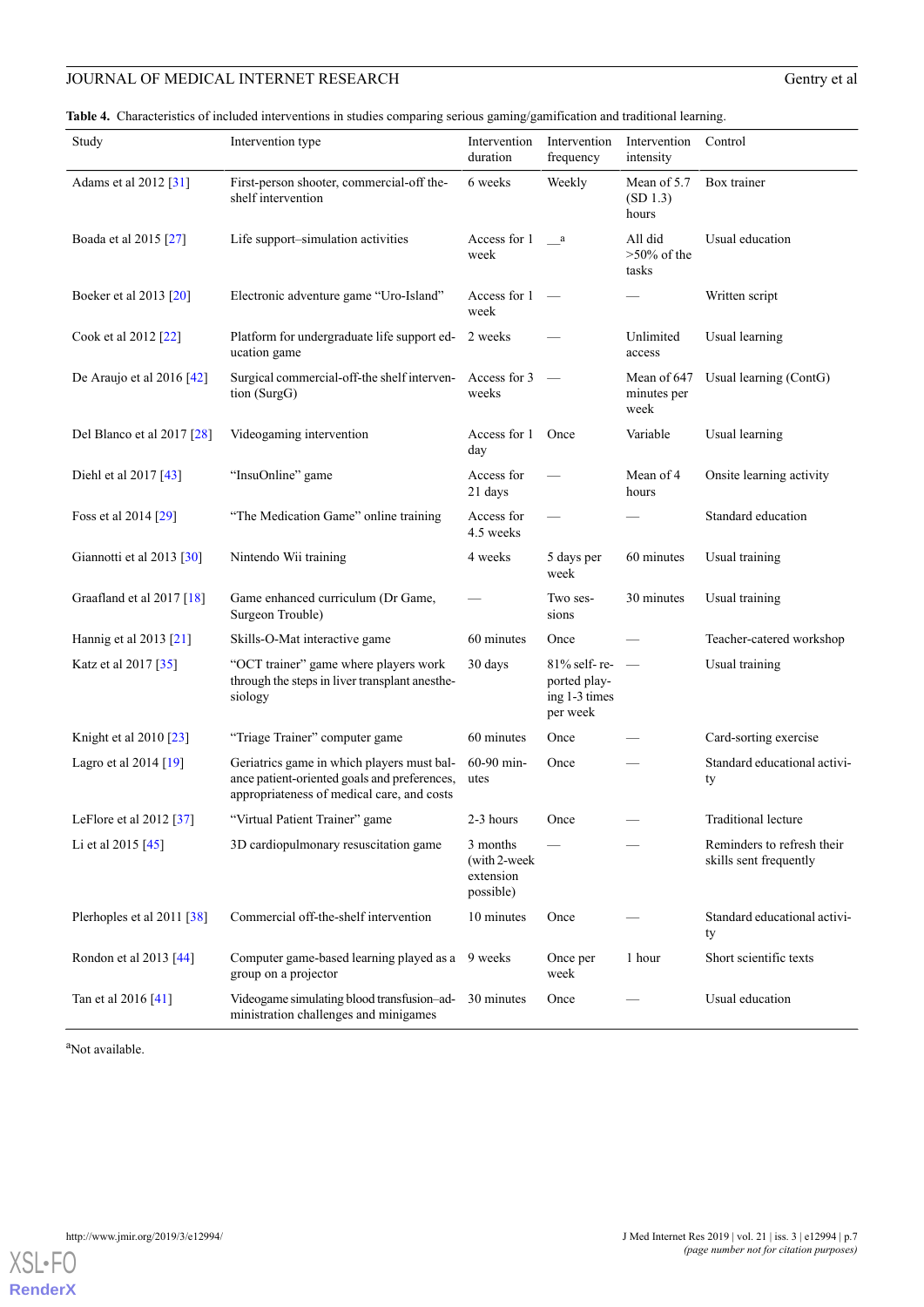**Table 5.** Characteristics of included interventions in studies comparing serious gaming/gamification and other digital education interventions.

| Study                         | Intervention type                                                                                                                                                                                                      | Intervention<br>duration | Intervention<br>frequency | Intervention<br>intensity                                                                                     | Control                                |
|-------------------------------|------------------------------------------------------------------------------------------------------------------------------------------------------------------------------------------------------------------------|--------------------------|---------------------------|---------------------------------------------------------------------------------------------------------------|----------------------------------------|
| Amer et al 2011 [32]          | Interactive dental videogame                                                                                                                                                                                           | Up to $20$<br>minutes    | Once                      | a a                                                                                                           | 3-minute video on resin<br>bonding     |
| Chien et al $2013$ [14]       | 3D tennis game                                                                                                                                                                                                         | 40 minutes               | Once                      |                                                                                                               | Virtual simulator training<br>platform |
| Dankbaar et al 2016 $[16]$    | Computer-based simulation game "abcdeS-<br>$IM$ "                                                                                                                                                                      | Access for 4<br>weeks    |                           | <b>Estimated</b> to<br>take 2-4<br>hours to<br>complete;<br>mean logged<br>game time<br>90 (SD 49)<br>minutes | Electronic module                      |
| Dankbaar et al $2017$ [17]    | "Air-Medic Sky-1" game                                                                                                                                                                                                 | 1 week                   |                           | 3-4 hours                                                                                                     | Digital education module               |
| Gauthier et al 2015 [40]      | "Vascular Invaders" game                                                                                                                                                                                               | Access for<br>35 days    |                           |                                                                                                               | Vascular anatomy study aid<br>(online) |
| Kerfoot et al $2014$ [ $36$ ] | Online spaced-education game (question<br>emailed every 3 days; resent 12 or 24 days<br>later if answered incorrectly or correctly,<br>respectively; retired after answered correctly<br>on >two consecutive attempts) | Access for<br>52 weeks   |                           | Mean of 38<br>(SD 7)<br>weeks to<br>complete the<br>cycle of<br>questions                                     | Online posting                         |
| Sward et al 2008 [39]         | Web-based pediatric board game                                                                                                                                                                                         | 4 weeks                  | One per<br>week           | 1 hour                                                                                                        | Self-study Web flash cards             |

# <span id="page-7-0"></span><sup>a</sup>Not available.

**Table 6.** Characteristics of included interventions in studies comparing serious gaming/gamification and another type of serious gaming/gamification intervention.

| Study                                                         | Intervention type                                            | Intervention<br>duration | Intervention<br>frequency | Intervention<br>intensity          | Control                                                                                |
|---------------------------------------------------------------|--------------------------------------------------------------|--------------------------|---------------------------|------------------------------------|----------------------------------------------------------------------------------------|
| Adams et al 2012 [31]                                         | FPS <sup>a</sup> COTS <sup>b</sup> intervention              | 6 weeks                  | Weekly                    | Mean of 5.7<br>(SD 1.3)<br>hours   | Non-FPS COTS intervention                                                              |
| De Araujo et al $2016$ [42]                                   | Surgical COTS intervention (SurgG)                           | Access for 3<br>weeks    | $\mathbf{c}$              | Mean of 647<br>minutes per<br>week | Usual learning (ContG), FPS<br>COTS (ShotG), Racing<br>COTS (RaceG) interven-<br>tions |
| Hedman et al $2013$ [24] and<br>Kolga et al 2009 [25]         | Systematic video game training with FPS<br>COTS intervention | 5 weeks                  | 5 days per<br>week        | $30-60$ min-<br>utes               | Non-FPS COTS intervention                                                              |
| Ju 2011 et al $\left[34\right]$ and Ju et<br>al 2012 [ $33$ ] | Wii COTS intervention                                        | 30 minutes               | Once                      |                                    | Play Station 2 COTS inter-<br>vention                                                  |
| Kerfoot et al $2012$ [15]                                     | Online spaced-education game - 4 questions<br>every 4 days   | $8-42$ days              |                           |                                    | Spaced-education game $-2$<br>questions every 2 days                                   |
| Kolga et al $2008$ [26]                                       | FPS COTS intervention                                        | 5 weeks                  | 5 days per<br>week        | 30 minutes                         | 2D non-FPS COTS interven-<br>tion                                                      |

<sup>a</sup>FPS: first-person shooter.

<sup>b</sup>COTS: commercial off the shelf.

<sup>c</sup>Not available.

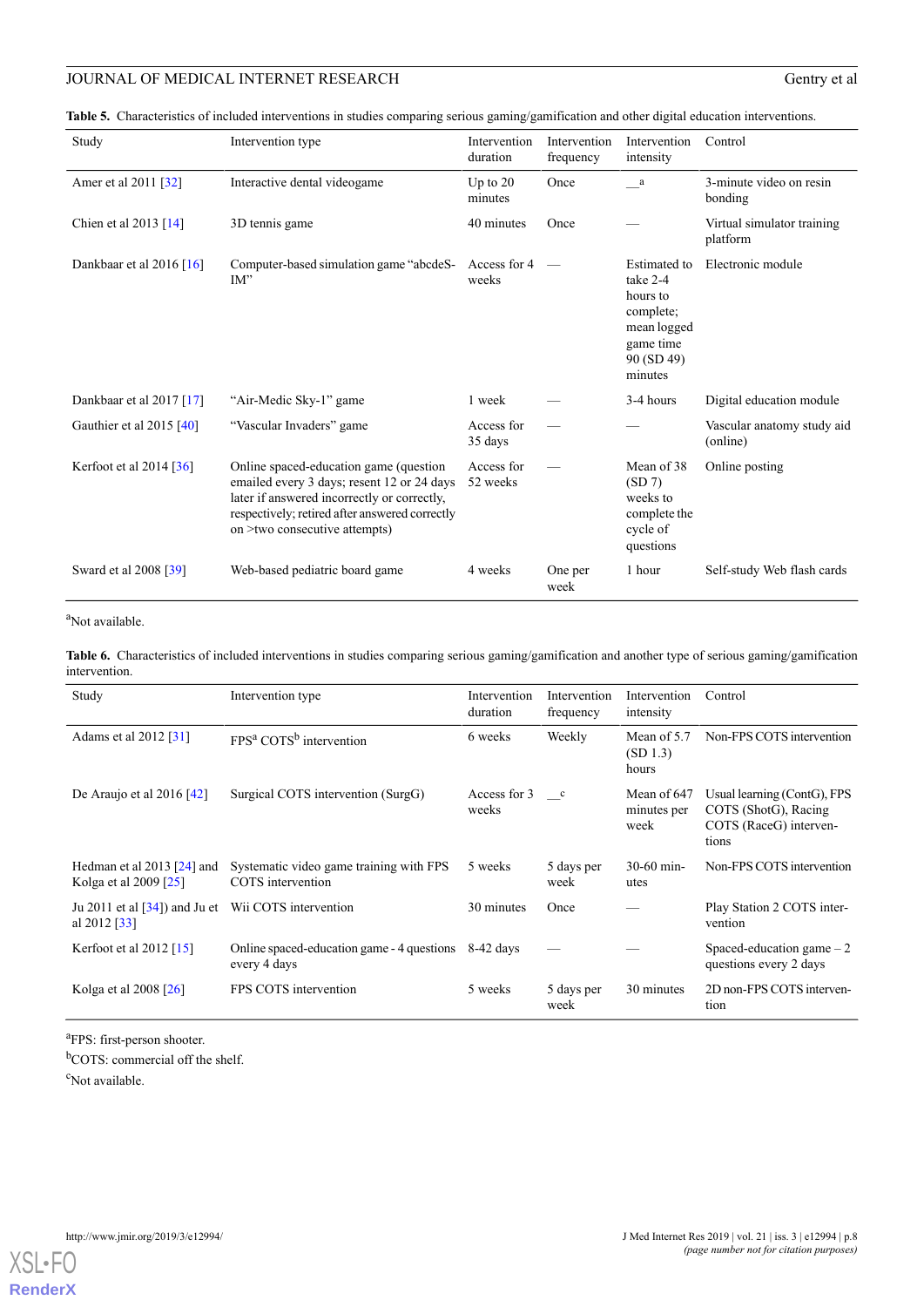<span id="page-8-0"></span>**Figure 2.** Risk-of-bias graph.



# *Comparisons and Outcomes*

Serious gaming/gamification was compared with traditional learning in 19 studies [[18-](#page-17-16)[23,](#page-17-18)[27](#page-17-14)[-31](#page-17-7)[,35](#page-18-11),[37](#page-18-6),[38,](#page-18-7)[41](#page-18-1)[-45\]](#page-18-4), with digital education in 7 studies [\[14](#page-17-3),[16](#page-17-5)[,17](#page-17-8),[32](#page-18-10)[,36](#page-18-8),[39](#page-18-5)[,40](#page-18-0)], and with other serious gaming/gamification interventions in 6 studies [[15](#page-17-4)[,24](#page-17-11)-[26,](#page-17-12)[31](#page-17-7),[33,](#page-18-12)[42](#page-18-2)].

One study addressed patient outcomes [[36\]](#page-18-8). Fourteen studies assessed knowledge [[15,](#page-17-4)[17](#page-17-8)[,19](#page-17-9),[20,](#page-17-10)[28,](#page-17-19)[32](#page-18-10)[,36](#page-18-8),[37,](#page-18-6)[39-](#page-18-5)[41](#page-18-1)[,43](#page-18-9),[44\]](#page-18-3). Twenty-three studies addressed outcomes relating to skills [[14](#page-17-3)[,16](#page-17-5)-[19,](#page-17-9)[21](#page-17-17)-[35,](#page-18-11)[37](#page-18-6)[-39](#page-18-5),[41](#page-18-1)[,42](#page-18-2),[45\]](#page-18-4). Four studies assessed outcomes related to attitudes [\[17](#page-17-8),[24,](#page-17-11)[25](#page-17-20)[,28](#page-17-19)[,43](#page-18-9)]. Sixteen studies addressed participant satisfaction [[15](#page-17-4)[-17](#page-17-8),[19-](#page-17-9)[22](#page-17-13),[26,](#page-17-12)[27](#page-17-14),[29,](#page-17-15)[32](#page-18-10), [37](#page-18-6)[,39](#page-18-5),[42,](#page-18-2)[43](#page-18-9)[,45](#page-18-4)].

# *Risk of Bias in Included Studies*

[Figures 2](#page-8-0) and [3](#page-9-0) summarize the risk-of-bias assessments for the included studies. A total of 25 of the included studies were considered to be at high risk of bias [[14,](#page-17-3)[16](#page-17-5)[-23](#page-17-18),[26](#page-17-12)[-32](#page-18-10), [35,](#page-18-11)[36,](#page-18-8)[38](#page-18-7)[,40](#page-18-0)-[45](#page-18-4)] according to Cochrane guidelines, because they had a high or unclear risk of bias for either the sequence generation or allocation concealment domains [[12\]](#page-17-1). All three cRCTs were rated high for incorrect analysis, as none accounted for clustering in the analysis.

#### *Effects of Interventions*

Effects of the interventions are compared in [Multimedia](#page-16-11) [Appendices 2](#page-16-11)-[4](#page-16-12) and a summary is given below.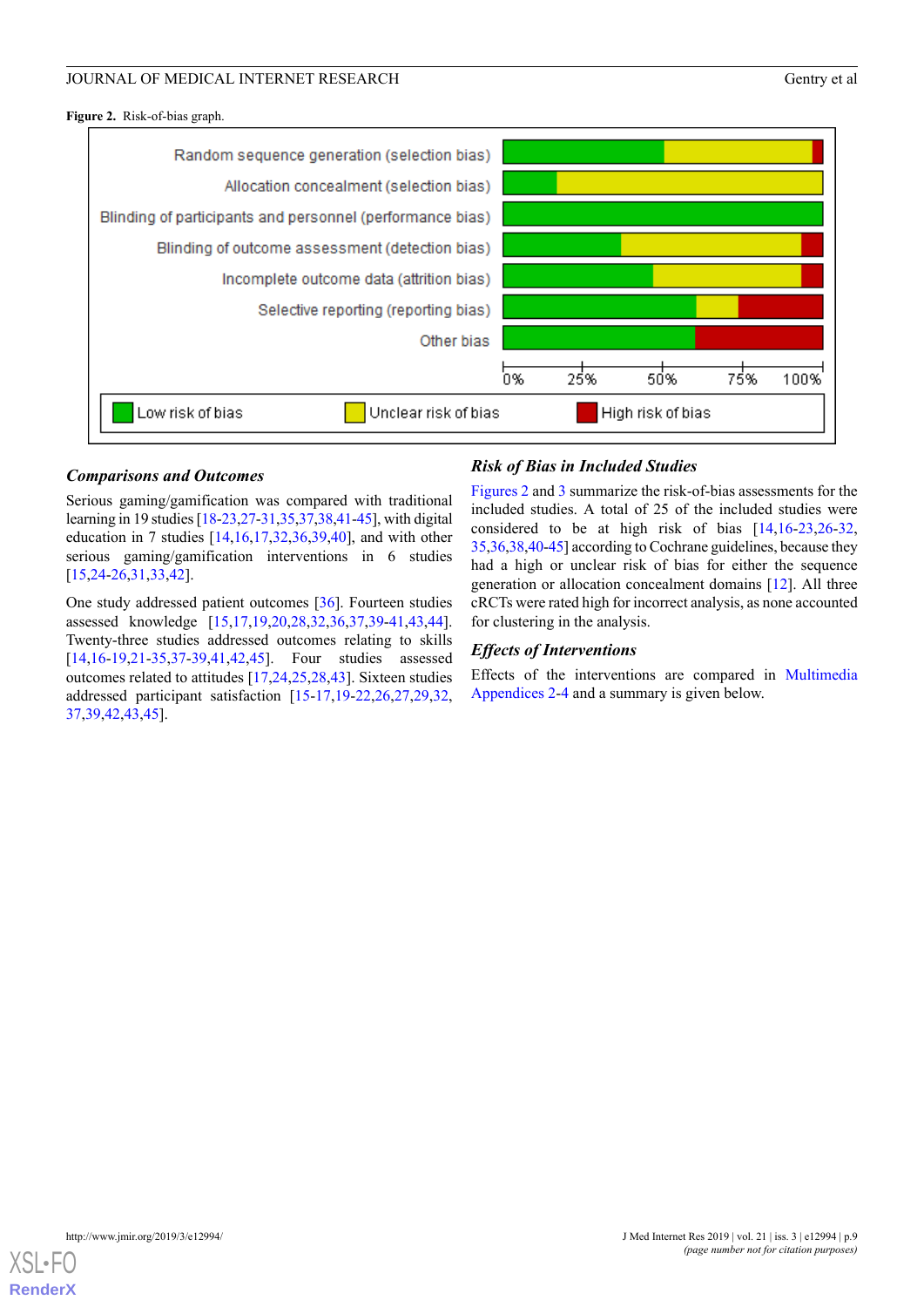<span id="page-9-0"></span>**Figure 3.** Risk-of-bias summary.



**[RenderX](http://www.renderx.com/)**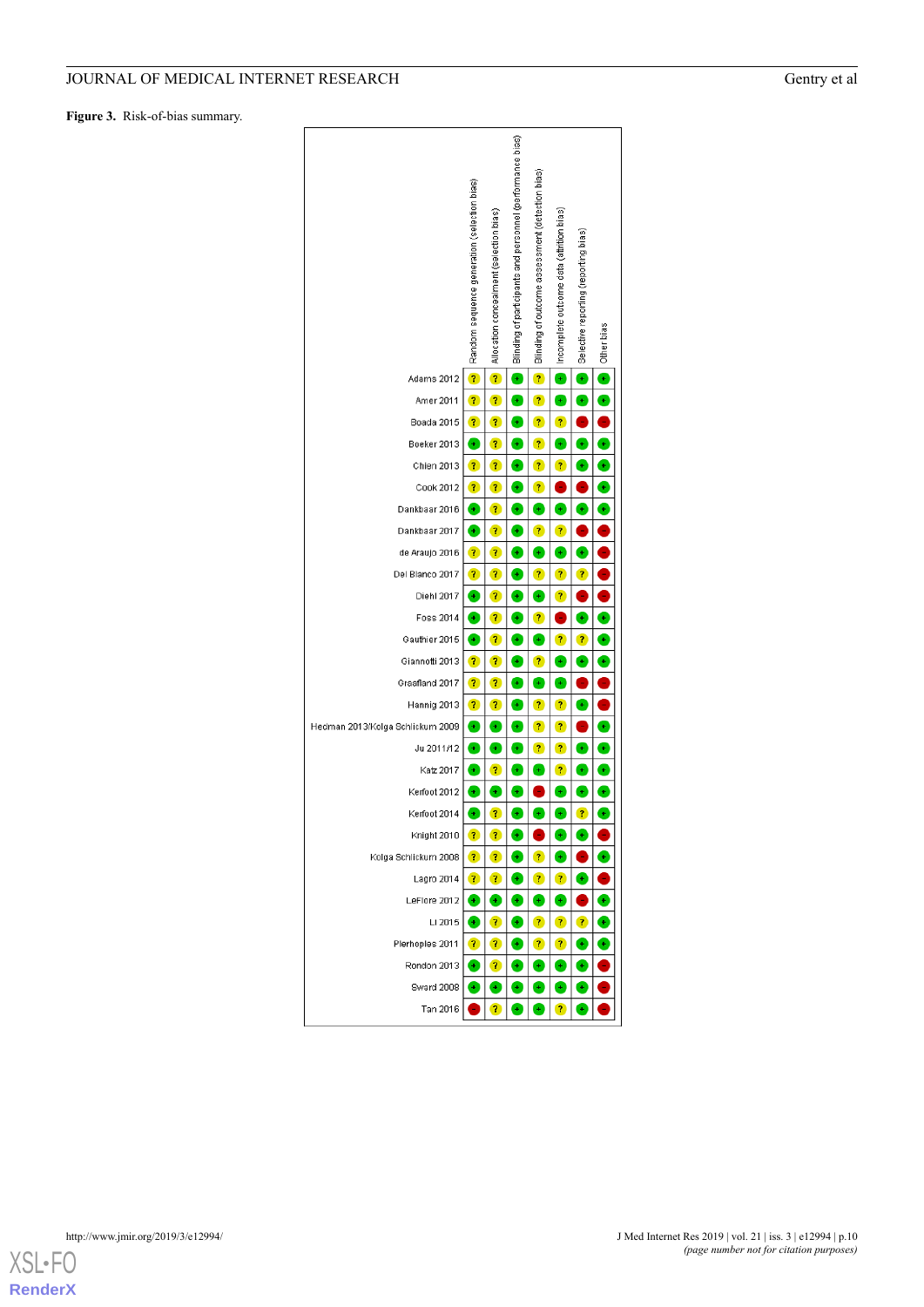<span id="page-10-0"></span>**Figure 4.** Forest plot for knowledge outcomes. IV: inverse variance; SG: serious games; DHE: digital health education.

|                          |       | <b>Serious Gaming</b> |       |         | Other learning |       | <b>Std. Mean Difference</b> | <b>Std. Mean Difference</b> |
|--------------------------|-------|-----------------------|-------|---------|----------------|-------|-----------------------------|-----------------------------|
| <b>Study or Subgroup</b> | Mean  | SD                    | Total | Mean    | SD             | Total | IV, Random, 95% CI          | IV, Random, 95% CI          |
| 1.1.1 SG vs. traditional |       |                       |       |         |                |       |                             |                             |
| Boeker 2013              | 28.6  | 3.53                  | 82    | 26.     | 3.99           | 63    | $0.69$ [0.35, 1.03]         |                             |
| Del Blanco 2017          | 19.56 | 2.43                  | 70.   | 15.93   | 4.32           | 62    | 1.05 [0.68, 1.41]           |                             |
| Diehl 2017               | 40    | 15                    | 76.   | 34      | 15             | 65    | $0.40$ [0.06, 0.73]         |                             |
| Lagro 2014               | 3.01  | 0.74                  | з     | 3       | 0.78           | з     | $0.01$ [-1.59, 1.61]        |                             |
| LeFlore 2012             | 83.9  | 15                    | 46    | 75      | 12             | 47    | $0.65$ [0.23, 1.07]         |                             |
| Rondon 2013              | 16.5  | 3.4                   | 13    | 16.35   | 2.55           | 12    | $0.05$ [-0.74, 0.83]        |                             |
| Tan 2016                 | 16.46 | 1.86                  |       | 4 11.75 | 2.26           | 3     | 1.95 [-0.20, 4.11]          |                             |
| 1.1.2 SG vs. DHE         |       |                       |       |         |                |       |                             |                             |
| Amer 2011                | 8.03  | 1.38                  | 37    | 8.34    | 1.46           | 41    | $-0.22$ $[-0.66, 0.23]$     |                             |
| Dankbaar 2017            | 60.1  | 6.7                   | 32    | 57.9    | 6.5            | 34    | $0.33$ [-0.16, 0.82]        |                             |
| Gauthier 2015            | 9.75  | 2.15                  | 24    | 9.23    | 2.07           | 22    | $0.24$ [-0.34, 0.82]        |                             |
| Kerfoot 2014             | 90    | 8                     | 52    | 78      | 19             | 52    | 0.82 [0.42, 1.22]           |                             |
| Sward 2008               | 81.71 | 10.5                  | 38    | 80.36   | 8.3            | 39    | $0.14$ [ $-0.31$ , $0.59$ ] |                             |
| 1.1.3 SG vs. SG          |       |                       |       |         |                |       |                             |                             |
| Kerfoot 2012             | 100   | з.                    | 500   | 97      | 8.             | 463   | $0.50$ [0.38, 0.63]         | ᆠ                           |
|                          |       |                       |       |         |                |       |                             |                             |
|                          |       |                       |       |         |                |       |                             |                             |

Favors Control Favors Serious Gaming

#### **Primary Outcomes**

#### *Patient-Related Outcomes*

One study measured patient-related outcomes [\[36](#page-18-8)]. This study compared serious gaming/gamification with an online posting intervention for primary care physicians and reported significantly shorter time to control blood pressure in the intervention group for only a subgroup of participants whose patients were already on antihypertensive medication at the start of the study  $(P=0.02)$ , although this may not be clinically significant (117 vs 125 days). Data were insufficient for calculation of standardized mean differences (SMD). The quality rating assessed using Grading of Recommendations, Assessment, Development and Evaluations (GRADE) was low.

#### *Knowledge*

[Figure 4](#page-10-0) summarizes the results of studies reporting knowledge outcomes.

# *Serious Gaming/Gamification Versus Traditional Learning*

Four RCTs reported higher posttest scores in a serious gaming/gamification group than in a traditional learning group, with a mostly moderate magnitude of effect [\[20](#page-17-10),[28](#page-17-19)[,37](#page-18-6),[43\]](#page-18-9). Interventions included a videogame to prepare students to enter the operating room [\[28](#page-17-19)] (SMD 1.05, 95% CI: 0.68-1.41), a urology educational adventure game [[20\]](#page-17-10) (SMD: 0.69, 95% CI: 0.35-1.03), pediatric respiratory disease-assessment game for nurses [\[37](#page-18-6)] (SMD: 0.65, 95% CI 0.23-1.07), and the InsuOnline serious game [[43\]](#page-18-9) (SMD: 0.40, 95% CI: 0.06-0.73). Comparisons were made between usual learning, written script, and traditional lectures.

One RCT of a group intervention, where speech and language science students played a serious game together in a classroom via a projector, found no difference in anatomy and physiology knowledge compared to a self-study control [\[44](#page-18-3)] (SMD: 0.05, 95% CI: –0.74 to 0.83).

Two cRCTs were also included [\[19](#page-17-9),[41\]](#page-18-1). One showed evidence of a large magnitude of effect for a blood transfusion serious game as compared to usual education, although the effect may not have been statistically significant (SMD: 1.95, 95% CI:  $-0.20$  to 4.11) [[41\]](#page-18-1). The second study showed no evidence of effect for a geriatric game compared with standard education, although this study measured perceived knowledge rather than an objective measure (SMD: 0.01, 95% CI: –1.50 to 1.61) [[19\]](#page-17-9).

All the individually played games with an objective assessment of knowledge suggested that serious gaming/gamification was superior to traditional learning. The quality rating assessed using GRADE was low for this outcome and comparison ([Table 7\)](#page-11-0).

# *Serious Gaming/Gamification Versus Other Modalities of Digital Education*

Five studies found no evidence of a difference. Studies included comparison of serious gaming on dentin bonding and an online lecture control [[32\]](#page-18-10) and serious gaming with digital education on patient safety [[17\]](#page-17-8) and Web-based vascular anatomy study aids with and without game elements [[40](#page-18-0)]. One study of a group serious gaming intervention found no difference in pediatric knowledge between groups who played a projected board game in teams in a conference room with Web-based pediatric flashcards [[39\]](#page-18-5). One study found that compared with an online educational posting, serious gaming (an online spaced-education game) may improve knowledge (large magnitude of effect) [[36\]](#page-18-8) (SMD: 0.82, 95% CI: 0.42-1.22). The quality rating assessed using GRADE was low ([Table 8](#page-12-0)).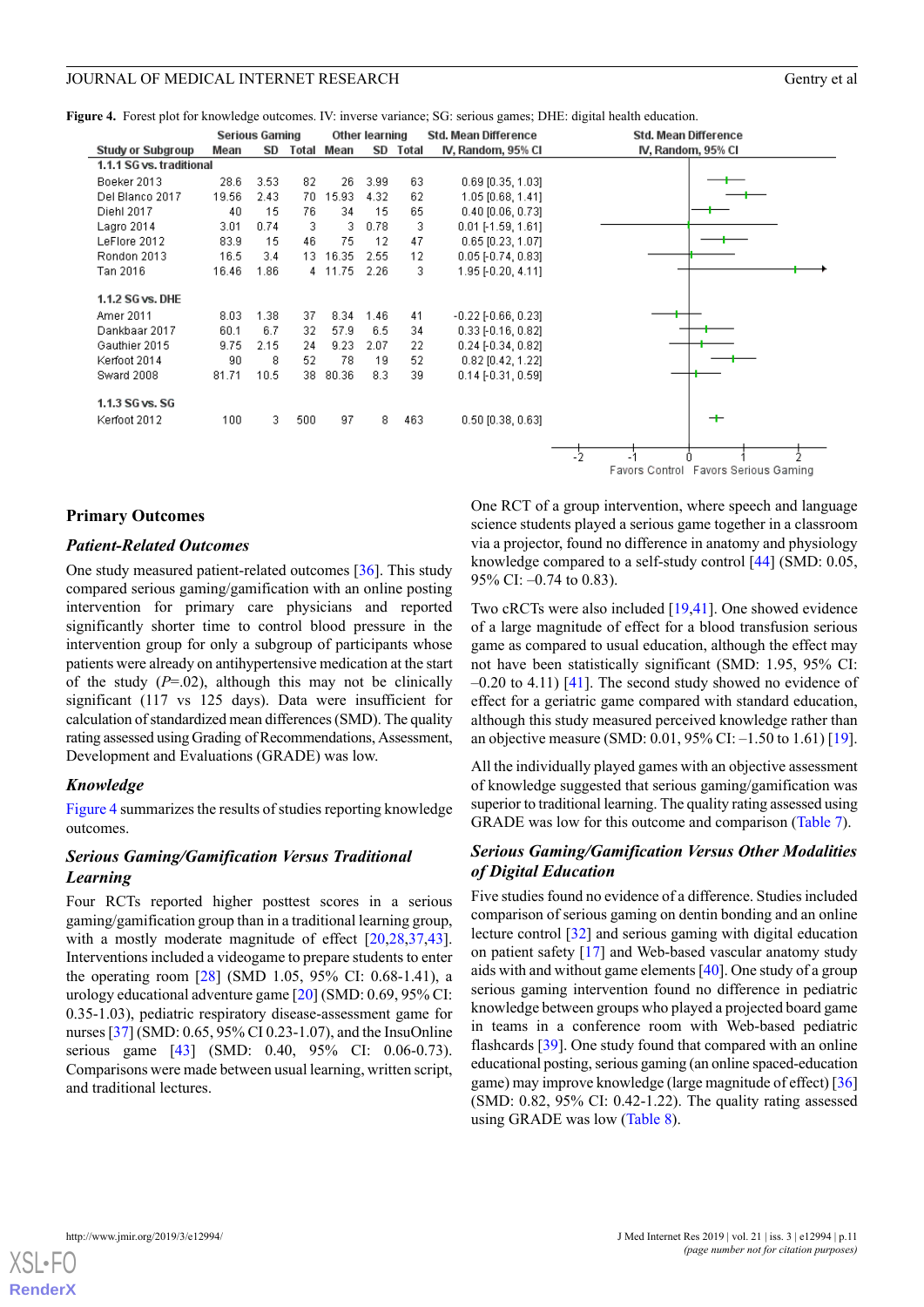<span id="page-11-0"></span>**Table 7.** Summary of findings for serious gaming versus traditional learning. Patient or population: various health professionals, settings: high- and middle-income countries, intervention: serious gaming and gamification, comparison: traditional learning.

| Outcomes                                                                                                                                                                      | Number of<br>participants | Quality of<br>evidence  | Comments                                                                                                                                                                                                                                                                                                                                                                                                                                                                                                                                    |
|-------------------------------------------------------------------------------------------------------------------------------------------------------------------------------|---------------------------|-------------------------|---------------------------------------------------------------------------------------------------------------------------------------------------------------------------------------------------------------------------------------------------------------------------------------------------------------------------------------------------------------------------------------------------------------------------------------------------------------------------------------------------------------------------------------------|
|                                                                                                                                                                               | (number of<br>studies)    | (GRADE <sup>a</sup> )   |                                                                                                                                                                                                                                                                                                                                                                                                                                                                                                                                             |
| Knowledge (measures include multiple-<br>choice questions, clinical scenario-based<br>questions, and self-assessment; follow-up<br>mostly immediately after the intervention, | 769(7)                    | $Low^{b,c,d}$           | All the individually played games with an objective assessment of<br>knowledge suggested serious gaming/gamification was superior to tradi-<br>tional learning. Four RCTs <sup>e</sup> and one cRCT <sup>f</sup> reported higher postinterven-<br>tion knowledge scores between the serious gaming and control groups,                                                                                                                                                                                                                      |
| longest follow-up of 52 weeks)                                                                                                                                                |                           |                         | with moderate-to-large effect sizes, although the result for the cRCT may                                                                                                                                                                                                                                                                                                                                                                                                                                                                   |
|                                                                                                                                                                               |                           |                         | not have been statistically significant <sup>g</sup> . An RCT of a serious gaming inter-<br>vention reported no difference between groups. A cRCT assessing per-<br>ceived knowledge reported no difference between groups.                                                                                                                                                                                                                                                                                                                 |
| Skills (measures include performance met-<br>rics on a simulator, practical examinations,<br>$OSCEsh$ and self-evaluation; most studies                                       | 1195(14)                  | Low                     | Six RCTs reported higher postintervention skill scores on all measures of<br>skills employed in that study in the serious gaming group, with small-to-<br>large effect sizes. A further cRCT suggested higher skill scores of small                                                                                                                                                                                                                                                                                                         |
| followed up until immediately after the in-<br>tervention only)                                                                                                               |                           |                         | magnitude but may not have been statistically significant <sup>g</sup> . Three RCTs<br>measured skill outcomes using multiple measures (and no summary mea-<br>sure) and reported higher postintervention scores for some of these mea-<br>sures and no difference for others. Two RCTs and one cRCT reported no<br>difference in postintervention skill scores between groups. One cRCT<br>suggested serious gaming may be inferior to traditional learning, but this<br>result may not have been statistically significant <sup>g</sup> . |
|                                                                                                                                                                               |                           |                         |                                                                                                                                                                                                                                                                                                                                                                                                                                                                                                                                             |
| Attitudes (measured with participant-com-<br>pleted rating scales; follow-up immediately<br>after the test)                                                                   | 369(3)                    | Very<br>$low^{b,c,i,j}$ | One RCT reported higher postintervention attitude scores in the serious<br>gaming group (small effect size) and one RCT reported no difference be-<br>tween groups. One reported higher scores in the intervention groups, but                                                                                                                                                                                                                                                                                                              |
|                                                                                                                                                                               |                           |                         | this result may not have been statistically significant <sup>8</sup> .                                                                                                                                                                                                                                                                                                                                                                                                                                                                      |
| Satisfaction (3 questions on attitudes toward<br>learning experience measured on a 4-point<br>Likert scale; follow-up immediately after<br>the intervention)                  | 144(1)                    | Low                     | One study reported higher postintervention satisfaction scores in the serious<br>gaming group compared with the control.                                                                                                                                                                                                                                                                                                                                                                                                                    |

<sup>a</sup>GRADE: Grading of Recommendations, Assessment, Development and Evaluations.

<sup>b</sup>Rated down one level for study limitations: The risk of bias was unclear for multiple domains.

<sup>c</sup>Rated down one level for imprecision: All included studies assessing this comparison and outcome had fewer than 400 participants.

 $d$ Low quality (+ + - -): Further research is very likely to have an important impact on our confidence in the estimate of effect and is likely to change the estimate.

<sup>e</sup>RCT: randomized controlled trial.

fcRCT: cluster randomized controlled trial.

<sup>g</sup>None of the 3 included cRCTs accounted for clustering in their analyses. They were therefore reanalyzed using the number of clusters as the sample sizes and were likely significantly underpowered.

h<sub>OSCE</sub>: objective structured clinical examination.

<sup>i</sup>Rated down one level for inconsistency: There was considerable heterogeneity in the results without a clear explanation.

<sup>j</sup>Very low quality  $(+---)$ : We are uncertain about the estimate.

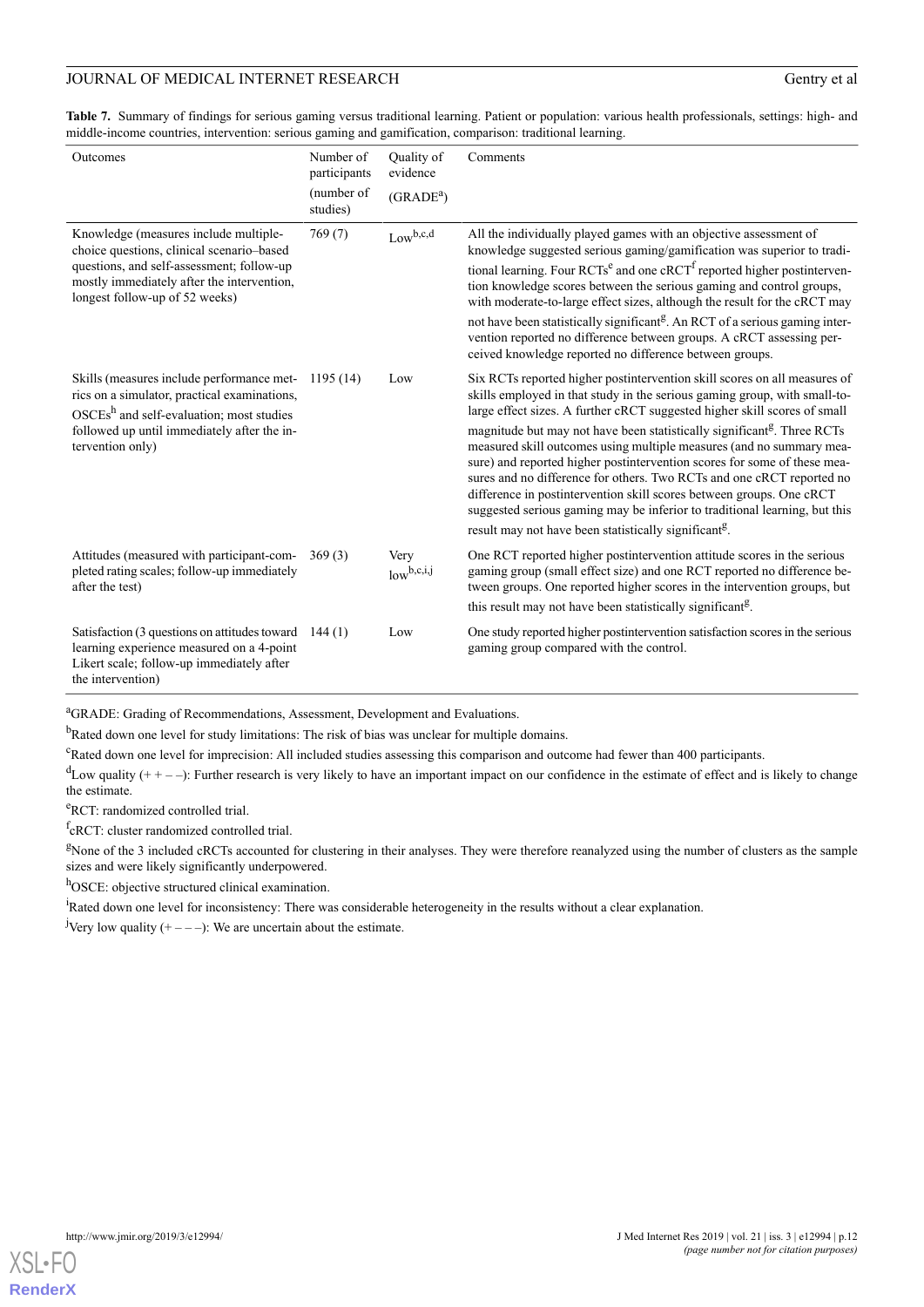<span id="page-12-0"></span>**Table 8.** Summary of findings for serious gaming versus other modalities of digital education. Patient or population: health professionals in education, settings: high-income countries, intervention: serious gaming and gamification, comparison: other modalities of digital education.

| <b>Outcomes</b>                                                                                                                                                                                                     | Number of<br>participants<br>(number of<br>studies) | <b>Ouality</b> of<br>evidence<br>(GRADE <sup>a</sup> ) | Comments                                                                                                                                                                                                                                            |
|---------------------------------------------------------------------------------------------------------------------------------------------------------------------------------------------------------------------|-----------------------------------------------------|--------------------------------------------------------|-----------------------------------------------------------------------------------------------------------------------------------------------------------------------------------------------------------------------------------------------------|
| Patient outcomes (blood pressure)                                                                                                                                                                                   | 111(1)                                              | $Low^{b,c,d}$                                          | One study reported better scores for blood pressure in some<br>subgroups. Effect sizes could not be estimated due to<br>missing data.                                                                                                               |
| Knowledge (measures include multiple-choice questions)<br>and clinical scenario-based questions; follow-up mostly<br>immediately after the intervention)                                                            | 403(5)                                              | Low                                                    | One study reported higher scores in the serious gaming<br>group with a large magnitude of effect. Four studies report-<br>ed no difference.                                                                                                         |
| Skills (measures include performance metrics on a simula-<br>tor, practical examinations, OSCEs <sup>e</sup> , and self-evaluation;<br>most studies followed up until immediately after the inter-<br>vention only) | 290(5)                                              | Low                                                    | One study reported superior scores in the virtual reality<br>control group compared with the serious gaming interven-<br>tion group. Two studies reported no difference. Two studies<br>reported insufficient data for calculation of effect sizes. |
| Attitudes (measured with participant-completed rating)<br>scales; follow-up immediately after the test)                                                                                                             | 66(1)                                               | Low                                                    | One study reported no difference in postintervention atti-<br>tudes scores between groups.                                                                                                                                                          |
| Satisfaction (measured with participant-completed rating<br>scales; follow-up immediately after the test)                                                                                                           | 245(3)                                              | Low                                                    | Three studies reported higher satisfaction scores in the se-<br>rious gaming group than groups of other modalities of<br>digital education.                                                                                                         |

<sup>a</sup>GRADE: Grading of Recommendations, Assessment, Development, and Evaluations.

<sup>b</sup>Rated down one level for imprecision: All included studies assessing this comparison and outcome had fewer than 400 participants.

<sup>c</sup>Rated down one level for inconsistency: There was considerable heterogeneity in the results without a clear explanation.

<span id="page-12-1"></span><sup>d</sup>Low quality: Further research is very likely to have an important impact on our confidence in the estimate of effect and is likely to change the estimate. <sup>e</sup>OSCE: objective structured clinical examination.

**Figure 5.** Forest plot for skills outcomes. IV: inverse variance. SG: serious games; DHE: digital health education.

|                                                              |                           | Experimental      |                |                           | Std. Mean Difference<br>Control |               |                                                                                        | <b>Std. Mean Difference</b>                        |
|--------------------------------------------------------------|---------------------------|-------------------|----------------|---------------------------|---------------------------------|---------------|----------------------------------------------------------------------------------------|----------------------------------------------------|
| <b>Study or Subgroup</b>                                     | Mean                      |                   | SD Total       | Mean                      | SD                              | Total         | IV, Random, 95% CI                                                                     | IV, Random, 95% CI                                 |
| 2.1.1 SG vs. traditional                                     |                           |                   |                |                           |                                 |               |                                                                                        |                                                    |
| de Araujo 2016                                               |                           | 18.46 1.212       | 15             | 15.7                      | 1.48                            | 5             | 2.07 [0.83, 3.31]                                                                      |                                                    |
| Del Blanco 2017                                              | 25.19                     | 4.13              | 70             | 23.54                     | 4.41                            | 62            | $0.38$ [0.04, 0.73]                                                                    |                                                    |
| Hannig 2013                                                  | 5.379                     | 0.753             | 30             | 5.32                      | 0.675                           | 25            | $0.08$ [-0.45, 0.61]                                                                   |                                                    |
| Katz 2017                                                    | 7.95                      | 3.65              | 20             | 4.8                       | 4.48                            | 20            | $0.76$ [0.11, 1.40]                                                                    |                                                    |
| Knight 2010                                                  | $-456$                    | 62                | 2              | $-435$                    | 74                              | 2             | $-0.18$ [ $-2.37$ , $2.02$ ]                                                           |                                                    |
| Lagro 2014                                                   | 3.03                      | 0.7               | 3.             | 3.7                       | 0.7                             | 3             | $-0.77$ [ $-2.53$ , 1.00]                                                              |                                                    |
| LeFlore 2012                                                 | $-3.152$                  | 1.329             | 46             | $-4.513$                  | 1.599                           | 47            | $0.92$ [0.49, 1.35]                                                                    |                                                    |
| Tan 2016                                                     | 24.91                     | 5.04              | 4              | 22.89                     | 5.14                            | 3             | $0.33$ [-1.19, 1.86]                                                                   |                                                    |
| 2.1.2 SG vs. DHE<br>Amer 2011<br>Chien 2013<br>Dankbaar 2016 | 13.41<br>$-92.645$<br>7.4 | 9.2<br>29.75<br>1 | 37<br>7.<br>25 | 13.45<br>$-50.12$<br>7.55 | 9.14<br>20.45<br>1              | 41<br>7<br>36 | $-0.00$ [ $-0.45$ , $0.44$ ]<br>$-1.56$ [-2.81, $-0.31$ ]<br>$-0.15$ [ $-0.66, 0.36$ ] |                                                    |
| 2.1.3 SG vs. SG                                              |                           |                   |                |                           |                                 |               |                                                                                        |                                                    |
| de Araujo 2016                                               | 18.5                      | 1.46              | 5.             | 19.6                      | 0.74                            | 5             | $-0.86$ [ $-2.19$ , $0.47$ ]                                                           |                                                    |
| de Araujo 2016                                               | 18.5                      | 1.46              | 5.             | 17.3                      | 1.56                            | 5             | $0.72$ [-0.59, 2.02]                                                                   |                                                    |
| de Araujo 2016                                               | 19.6                      | 0.74              | 5.             | 17.3                      | 1.56                            | 5             | 1.70 [0.13, 3.27]                                                                      |                                                    |
| Ju 2011/12                                                   | 0.14                      | 0.19              | 22             | 0.1                       | 0.18                            | 20            | $0.21$ [ $-0.40$ , $0.82$ ]                                                            |                                                    |
| Ju 2011/12                                                   | 62                        | 14                | 22             | 40                        | 14                              | 20            | 1.54 [0.84, 2.24]                                                                      |                                                    |
|                                                              |                           |                   |                |                           |                                 |               |                                                                                        | -5<br>$-4$<br>Favors control Favors Serious Gaming |

# *Serious Gaming/Gamification Versus Serious Gaming/Gamification*

One study of a spaced-education game found that interventions with greater question spacing (four questions every 4 days rather than two questions every 2 days) resulted in higher posttest scores, with a moderate magnitude of effect [\[15](#page-17-4)] (SMD: 0.50, 95% CI: 0.38-0.64). The quality rating assessed using GRADE

 $X$ SL•F $O$ **[RenderX](http://www.renderx.com/)** was moderate, as the one included study had a low risk of bias in all but one domain.

#### *Skills*

A total of 24 studies addressed skill outcomes. [Figure 5](#page-12-1) summarizes the results of studies reporting skill outcomes.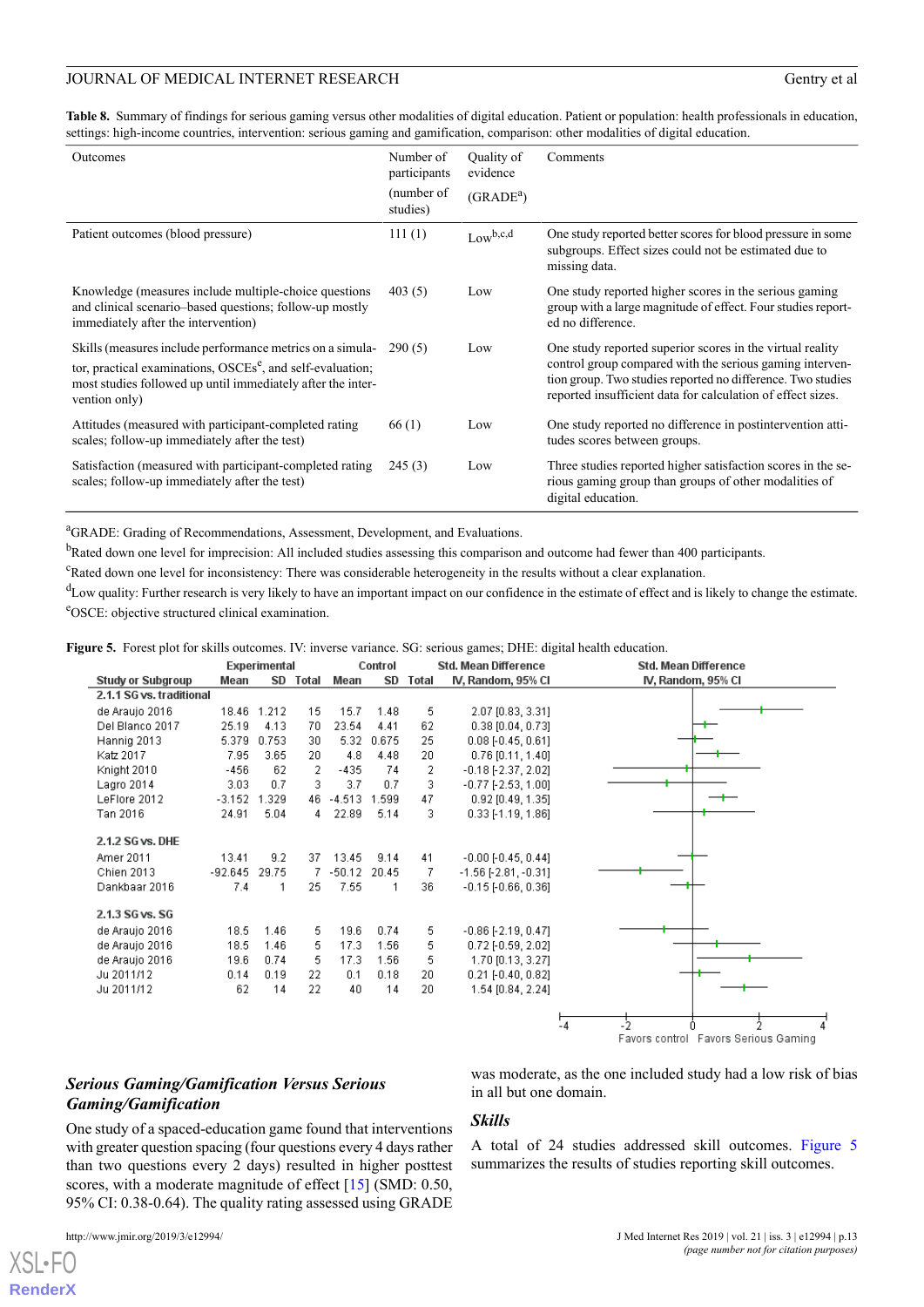# *Serious Gaming/Gamification Versus Traditional Learning*

Twelve RCTs [\[21](#page-17-17),[22,](#page-17-13)[27](#page-17-14)[-31](#page-17-7),[35](#page-18-11)[,37](#page-18-6),[38](#page-18-7)[,42](#page-18-2),[45\]](#page-18-4) and three cRCTs [[19,](#page-17-9)[23](#page-17-18),[41](#page-18-1)] compared serious gaming/gamification to traditional learning in this outcome category. The results were inconsistent, and studies were generally of low quality, making it difficult to draw conclusions about the efficacy of these interventions.

Six studies reported significant differences between groups for overall skill assessments in favor of serious gaming [[27](#page-17-14)[,28](#page-17-19),[35](#page-18-11)[,37](#page-18-6),[42](#page-18-2)[,45](#page-18-4)], with a magnitude of effect ranging from small to large. However, SMDs for two of these studies could not be calculated due to missing data [[27,](#page-17-14)[45](#page-18-4)]. Interventions included games with scenarios simulating clinical environments [[27](#page-17-14)[,28](#page-17-19),[35,](#page-18-11)[37](#page-18-6)] and serious diverting interventions for improving practical skills [\[42](#page-18-2)].

Three studies comparing serious gaming/gamification with traditional learning used multiple measures for assessing skill outcomes; differences in favor of serious gaming/gamification were observed for some, but not all, of these skill measures, and the studies did not present an overall estimate of the effect [[22](#page-17-13)[,30](#page-17-6),[38\]](#page-18-7). Effect sizes could not be estimated, as SDs were not reported and attempts to contact the authors for further data were unsuccessful.

Two studies reported no significant difference in skill outcomes when comparing serious gaming/gamification and traditional learning and another reported no differences in pre- and posttest scores in either group [[31\]](#page-17-7).

Three cRCTs were also included [[19](#page-17-9)[,23](#page-17-18),[41\]](#page-18-1). One showed evidence of an effect of small magnitude, favoring a blood transfusion game group  $[41]$  $[41]$  (SMD: 0.33, 95% CI: -1.19 to 1.86); the second study found evidence of a moderate magnitude of effect, favoring the standard educational activity group, although skill measures were self-perceived as opposed to objective  $[19]$  $[19]$  (SMD:  $-0.77$ , 95% CI:  $-2.53$  to 1.00); and the third showed no evidence of effect for a triage trainer game [\[23](#page-17-18)] (SMD: –0.18, 95% CI: –2.37 to 2.02). Each of these results may not be statistically significant.

There is some evidence that serious gaming/gamification interventions are more effective for improving skills than traditional learning. The quality rating assessed using GRADE was low, as the risk of bias was unclear for multiple domains and all the included studies had fewer than 400 participants.

# *Serious Gaming/Gamification Versus Other Modalities Of Digital Education*

Five studies comparing skill outcomes for serious gaming/gamification and other modalities of digital education found no evidence of a difference in outcomes between groups [[16,](#page-17-5)[17,](#page-17-8)[22](#page-17-13)[,31](#page-17-7)[,32](#page-18-10)]. In these studies, serious gaming was compared with an online video on dentin bonding [\[32](#page-18-10)] and with an electronic module (e-module) on patient safety [[17\]](#page-17-8) and management of an acutely unwell patient [[16\]](#page-17-5). Another study reported higher postintervention skill score in a virtual reality control group than a commercial off-the-shelf intervention, with a large magnitude of effect for the time taken to complete

surgical skill tasks (peg transfer and bimanual carrying; SMD:  $-1.56$ , 95% CI:  $-0.31$  to  $-2.81$ ), but reported no difference for distance travelled with surgical instruments when completing these tasks [\[14](#page-17-3)]. The quality rating assessed using GRADE was low.

# *Serious Gaming/Gamification Versus Serious Gaming/Gamification*

We are uncertain whether any particular type of serious gaming/gamification is more effective than the other for improving skills. In three of the five studies comparing two serious gaming/gamification interventions, games involving motor skills, visuospatial skills, and manual dexterity may be more effective than interventions involving cognitive skills for improving laparoscopic surgical skills [\[24](#page-17-11)-[26,](#page-17-12)[33](#page-18-12),[34\]](#page-18-13), but the quality of available evidence is very low.

# **Professional Attitudes**

# *Summary*

[Figure 6](#page-14-0) summarizes the results of studies including professional attitudes outcomes.

Two RCTs compared a serious gaming/gamification intervention with traditional learning and measured outcomes related to professional attitudes. There was some evidence of a small magnitude of effect for a serious game, preparing students to go into the operating theatre for the first time, compared with traditional learning (SMD: 0.49, 95% CI: 0.14-0.84) [\[28](#page-17-19)]. A study comparing an insulin-prescribing game with an onsite learning activity for primary care reported insufficient data for comparisons between groups [[43\]](#page-18-9).

One cRCT was also included [\[41](#page-18-1)]. When reanalyzed with the number of clusters as the sample size to account for clustering in the analysis, there was evidence of intervention effectiveness, but this may not have been statistically significant and the analysis was likely underpowered (SMD: 1.23, 95% CI: –0.55 to 3.02). The quality of evidence for this outcome and comparison was rated very low according to the GRADE assessment.

# *Serious Gaming/Gamification Versus Other Modalities Of Digital Education*

One study compared a serious game and an e-module on patient safety and reported no difference between groups in perceived patient safety behavior or reported stress [[17\]](#page-17-8).

The quality of evidence was rated low according to the GRADE assessment.

# *Serious Gaming/Gamification Versus Serious Gaming/Gamification*

One study (reported in two papers) compared two serious diverting interventions, one was a first-person shooter (FPS) and one was a non-FPS, and reported no significant differences in self-efficacy or positive engagement modes [[24,](#page-17-11)[25](#page-17-20)]. Data were insufficient for calculation of effect sizes. The quality of the evidence was very low according to GRADE assessment.

 $XS$  $\cdot$ FC **[RenderX](http://www.renderx.com/)**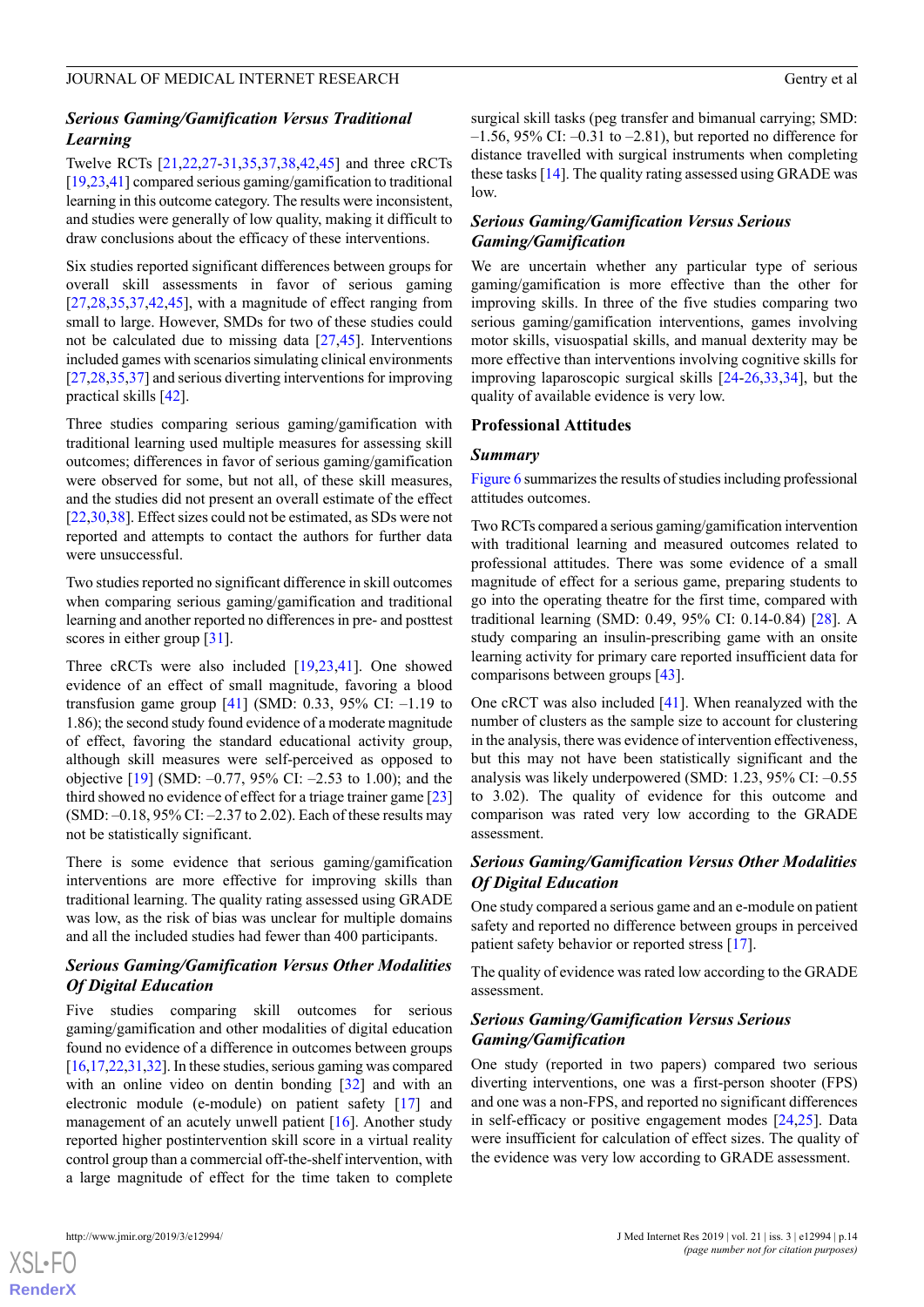<span id="page-14-0"></span>**Figure 6.** Forest plot for attitudes outcomes. IV: inverse variance; SG: serious games; DHE: digital health education.

|                          |       | <b>Serious Gaming</b> |    |               | <b>Traditional</b> |          | <b>Std. Mean Difference</b> | <b>Std. Mean Difference</b> |
|--------------------------|-------|-----------------------|----|---------------|--------------------|----------|-----------------------------|-----------------------------|
| Study or Subgroup        | Mean  | SD                    |    | Total Mean    |                    | SD Total | IV, Random, 95% CI          | IV, Random, 95% CI          |
| 3.1.1 SG vs. traditional |       |                       |    |               |                    |          |                             |                             |
| Del Blanco 2017          | 17.6  | 3.44                  |    | 70 15.72 4.22 |                    | -62      | $0.49$ [0.14, 0.84]         |                             |
| Tan 2016                 | 31.56 | 8.77                  |    | 4 19.39 7.57  |                    | з        | 1.23 [-0.55, 3.02]          |                             |
| 3.1.2 SG vs. DHE         |       |                       |    |               |                    |          |                             |                             |
| Dankbaar 2017            | 2.4   | 0.4                   | 32 | $2.2^{\circ}$ | 0.5                | -34      | $0.44$ [-0.05, 0.92]        |                             |
| Dankbaar 2017            | 1.6   | 0.4                   | 32 | 1.7           | 0.5                | 34       | $-0.22$ $[-0.70, 0.27]$     |                             |
| 3.1.3 SG vs. SG          |       |                       |    |               |                    |          |                             |                             |
|                          |       |                       |    |               |                    |          |                             |                             |
|                          |       |                       |    |               |                    |          |                             | Е.<br>O'E.                  |



# **Satisfaction**

#### *Summary*

Eleven RCTs [\[15](#page-17-4),[16,](#page-17-5)[20](#page-17-10)-[22,](#page-17-13)[26](#page-17-12)[,27](#page-17-14),[32,](#page-18-10)[33,](#page-18-12)[39](#page-18-5)[,45](#page-18-4)] and two cRCTs measured outcomes relating to satisfaction [\[19](#page-17-9),[41\]](#page-18-1). Seven studies did not measure satisfaction in a comparison group [[19](#page-17-9)[,21](#page-17-17),[22](#page-17-13)[,27](#page-17-14),[32](#page-18-10)[,35](#page-18-11),[45\]](#page-18-4), Diehl et al measured satisfaction with the intervention and comparison group using different scales [[43\]](#page-18-9), and Kerfoot et al reported results for participants in both groups combined [[15\]](#page-17-4); therefore, these studies did not meet the inclusion criteria for this review. The remaining studies showed mixed evidence and are compared below.

# *Serious Gaming/Gamification Versus Traditional Learning*

One study reported significantly better attitudes toward learning among a serious gaming group (a urology adventure game group) compared with a written script [\[20](#page-17-10)]. The quality rating assessed using GRADE was low.

# *Serious Gaming/Gamification Versus Other Modalities of Digital Education*

Three studies reported higher satisfaction scores for serious gaming/gamification on managing acutely unwell patients [[16\]](#page-17-5), patient safety [\[17\]](#page-17-8), and training during a pediatric clerkship [\[39](#page-18-5)] compared with an e-module  $[16,17]$  $[16,17]$  $[16,17]$  or Web-based flashcards [[39\]](#page-18-5) covering the same topics. The quality rating assessed using GRADE was low.

# *Serious Gaming/Gamification Versus Serious Gaming/Gamification*

Results of a participant survey [\[26](#page-17-12)] suggested that more participants in the FPS gaming group than in the non-FPS gaming group found the intervention beneficial for their performance on a surgical simulator. No significance test was reported. The quality rating assessed using GRADE was very low.

#### **Secondary Outcomes**

No studies measured economic outcomes of education or adverse effects of the intervention.

# *Discussion*

#### **Overview**

The objective of this systematic review was to evaluate the effectiveness of serious gaming and gamification interventions for delivering pre- and postregistration health professions education. A total of 30 studies, most at high risk of bias according to Higgins [[12\]](#page-17-1), were identified, with high levels of heterogeneity in terms of populations and outcomes.

Serious gaming/gamification has the potential to reach a global audience and hence has been identified as a possible educational strategy that could contribute to transformation of health professions education. Results from our review show that serious gaming/gamification in pre- and post- registration health professions education could result in increased knowledge, skills, and satisfaction when compared to traditional education and, perhaps, other modalities of digital education.

Most of the current literature on the effectiveness of serious gaming/gamification has been performed in high-income countries, which limits the applicability of this review's findings to low- and middle-income countries. This is a key gap in the evidence, as low-and middle-income countries are most affected by the worldwide shortage of trained health workers [\[46](#page-18-14)]. Other limitations of the evidence base include the lack of studies assessing patient outcomes, or clinician behavior.

The cost of serious gaming devices might be a barrier for use compared with traditional lectures or text books. For example, some of the included studies used game consoles, which many health care workers, particularly in low- and middle-income settings, may not have access to. Other included studies used lower-cost modes of delivery, such as projecting a serious game to a group of students who played together. However, none of the eligible studies provided any information about economic outcomes of education or adverse or unintended effects of the intervention, which limits our understanding of the feasibility of implementing these interventions in practice and our understanding of the applicability of serious gaming/gamification as a cost-effective solution.

Considering the types of interventions that may be effective, based on classification of interventions by original design intention, there were no clear patterns suggesting differing effectiveness between custom designed games and commercial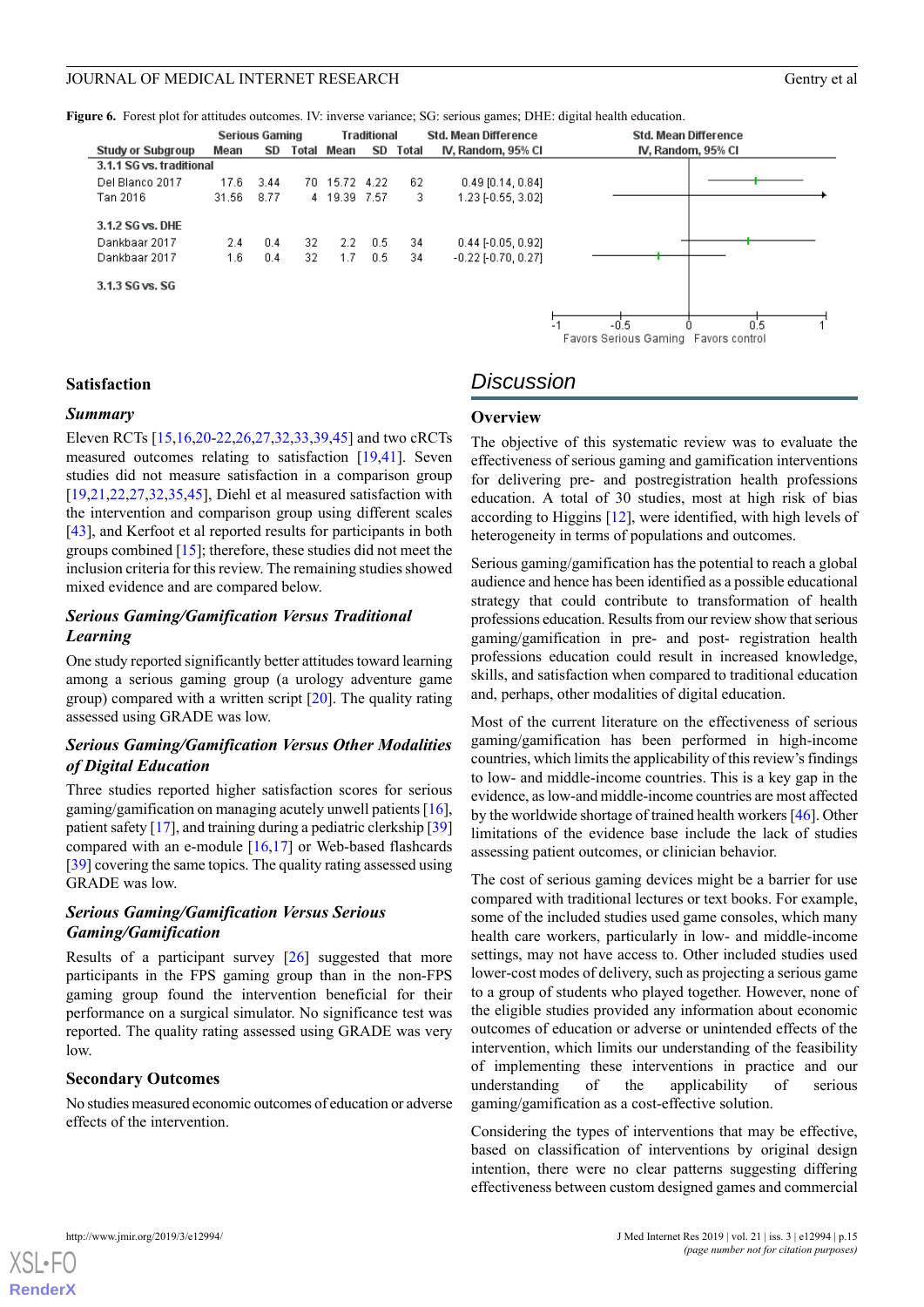off-the-shelf games for skill outcomes. Only custom-designed interventions were used to improve knowledge.

There was considerable heterogeneity in the results, particularly for skill outcomes, which we were unable to explain by systematic consideration of the types of intervention, population, and comparison group.

As serious gaming/gamification is an emerging field in the education sector, there are few previous reviews of the literature on its role in health professions education. Wang et al [\[47](#page-18-15)] conducted a systematic review of serious games for training health care professionals focused on game development and evaluation methodologies and reported a growing number of interventions and diversity of game genres over time [[47\]](#page-18-15). Similar to our review, they found that study designs and methodological quality were heterogeneous and that best practices for development, evaluation, and use of such interventions are still being defined. A scoping review of serious gaming/gamification in health professions highlighted the need for economic evaluation of interventions, particularly when studies show no difference in efficacy between a serious game and traditional learning [\[48](#page-18-16)]. Our review contributes to the literature by providing an up-to-date summary of the evidence, focused on intervention effectiveness with a comprehensive systematic search. This is the first systematic review of the evidence indicating that serious gaming/gamification may improve participant knowledge compared with traditional learning.

There is a broad range of literature on serious gaming beyond health professions education. Meta-analyses have suggested that these interventions could significantly enhance learning among school students [[49\]](#page-18-17), adult workforce trainees [\[50](#page-18-18)], and mixed-age groups with regard to cognitive and attitudinal outcomes [[51](#page-18-19),[52\]](#page-18-20) and knowledge acquisition [\[53](#page-18-21)]. These reviews also suggested that games were more effective if they were supplemented with other methods of instruction, had multiple sessions, and involved active rather than passive learning. It was unclear whether playing as a group or alone was more effective. Systematic reviews have also suggested that serious gaming may have a role in the management of various medical conditions such as depression [[54\]](#page-18-22) and chronic conditions in young people [[55\]](#page-19-0) and in improving health outcomes [\[56](#page-19-1)]. The body of evidence on gamification interventions for education is smaller, with a systematic mapping study suggesting that most studies focused on the role of such interventions in student engagement and were published only as conference papers rather than full peer-reviewed articles [[57\]](#page-19-2). A systematic review identified some evidence that gamification can be beneficial for health behavior change and well-being [\[58](#page-19-3)].

This review suggests that serious gaming may have the potential to advance education by improving knowledge, and possibly skill, outcomes for health professions compared with traditional learning. It may be able to provide educational interventions that are of equivalent educational value to other kinds of digital education, but with improved learner satisfaction. If this approach is equivalent to other kinds of education in terms of outcome but more cost-effective or able to offer greater access, it may provide further reasons to recommend serious

gaming/gamification interventions, but no studies assessing these factors were identified.

Only two studies assessed gamification interventions. One suggested that the intervention was more effective than an online posting in improving knowledge by a large magnitude. The other suggested greater improvements in patient outcomes for questions spaced with four questions every 4 days rather than two questions every 2 days. These findings suggest that it may be worthwhile to incorporate gamification techniques into education, where possible, particularly for interventions aimed at improving knowledge, although further evidence is needed to establish the effectiveness among different groups of health professions for a wider range of patient outcomes and skill- and attitudes-related outcomes.

#### **Strengths and Limitations**

This review adopted a detailed and comprehensive search strategy without language limitations, followed by robust screening, data extraction, and risk-of-bias assessments, adhering to the Cochrane guidelines [\[12](#page-17-1)]. Thirty studies were found to be eligible, but most of them were at high risk of bias according to Higgins [\[12](#page-17-1)], with high levels of heterogeneity in terms of populations and outcomes. This heterogeneity of the included studies made it inappropriate to perform meta-analysis for any outcomes. Evidence for the majority of the outcomes and comparisons in the review was considered of low quality. Many studies have small sample sizes that were unlikely to provide sufficient power to detect an effect, provided insufficient detail for complete risk of bias assessment, and did not report all data for all outcomes assessed; in addition, statistical analysis was often not performed appropriately for the data (eg, not accounting for clustering), reducing confidence in the results ([Figures 2](#page-8-0) and [3\)](#page-9-0). Only two studies of gamification interventions were identified.

#### **Future Research**

Serious gaming has the potential to contribute to the field of health professions education, but given that most studies to date are of low quality and carried out in high-income countries, future research should seek to use an RCT or cRCT design following a published protocol; evaluate interventions with a robust theoretical underpinning; be adequately powered; involve participants from low- and middle-income countries; appropriately randomize participants and blind outcome assessors, where possible; use validated outcome-assessment tools, facilitating comparability between interventions and studies; compare both serious gaming and gamification interventions with each other and with controls (other types of digital health education or traditional learning); and assess patient outcomes, participant behavior, attitudes, economic outcomes of education, and adverse events.

#### **Conclusions**

There is some evidence that serious gaming/gamification may improve health professionals' knowledge after the intervention compared with traditional education. In addition, some low-quality evidence shows that serious gaming/gamification may improve or be equivalent to traditional education for skills and to other modalities of digital education for knowledge and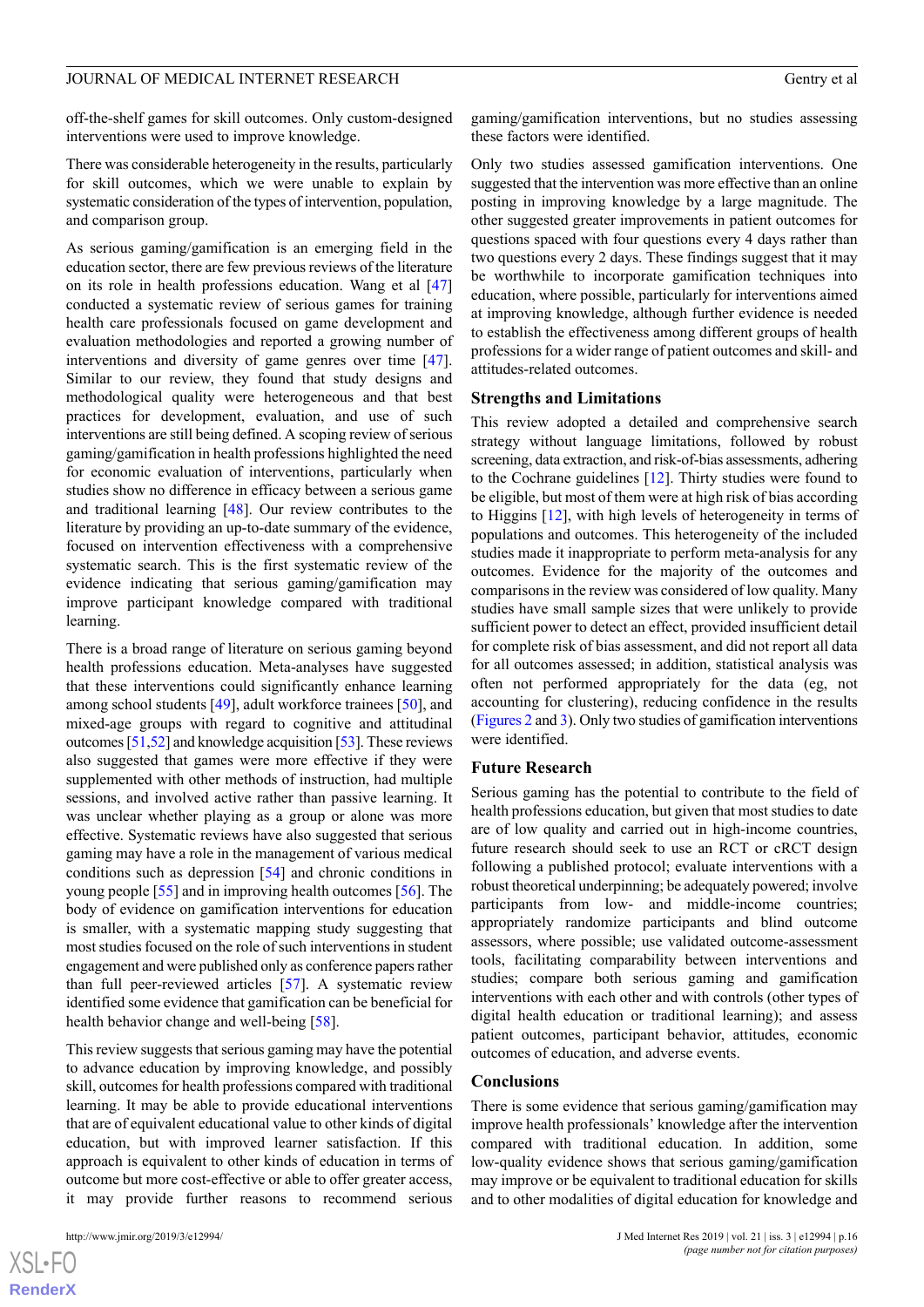skills. Future research should evaluate theory-grounded interventions and assess patient outcomes, economic outcomes

of education, and adverse events.

# **Acknowledgments**

This review was conducted in collaboration with the Health Workforce Department at the World Health Organization (WHO). We would like to thank Mr Carl Gornitzki, Ms GunBrit Knutssön, and Mr Klas Moberg from the University Library, Karolinska Institutet, Sweden, for developing the search strategy. We gratefully acknowledge funding from the Lee Kong Chian School of Medicine, Nanyang Technological University Singapore, Singapore (e-learning for health professionals' education grant). We would like to thank Julian Alvarez, CIREL Laboratory of the Educational Science Department, University of Lille, France, and Jurriaan van Rijswijk, Games for Health Europe, Helmond, the Netherlands, for their content expertise and invaluable guidance in developing the review protocol.

# **Conflicts of Interest**

<span id="page-16-10"></span>None declared.

# **Multimedia Appendix 1**

MEDLINE (Ovid) search strategy.

<span id="page-16-11"></span>[[PDF File \(Adobe PDF File\), 93KB](https://www.jmir.org/article/downloadSuppFile/12994/95244) - [jmir\\_v21i3e12994\\_app1.pdf](https://www.jmir.org/article/downloadSuppFile/12994/95244) ]

# **Multimedia Appendix 2**

Outcome and results of included studies comparing serious gaming.

[[PDF File \(Adobe PDF File\), 96KB](https://www.jmir.org/article/downloadSuppFile/12994/95245) - [jmir\\_v21i3e12994\\_app2.pdf](https://www.jmir.org/article/downloadSuppFile/12994/95245) ]

# **Multimedia Appendix 3**

<span id="page-16-12"></span>Outcome and results of included studies comparing serious gaming/gamification and other digital education approaches.

[[PDF File \(Adobe PDF File\), 137KB](https://www.jmir.org/article/downloadSuppFile/12994/95246) - [jmir\\_v21i3e12994\\_app3.pdf](https://www.jmir.org/article/downloadSuppFile/12994/95246) ]

# **Multimedia Appendix 4**

<span id="page-16-0"></span>Outcome and results of included studies comparing serious gaming/gamification and another type of serious gaming/gamification intervention.

<span id="page-16-1"></span>[[PDF File \(Adobe PDF File\), 99KB](https://www.jmir.org/article/downloadSuppFile/12994/95247) - [jmir\\_v21i3e12994\\_app4.pdf](https://www.jmir.org/article/downloadSuppFile/12994/95247) ]

# <span id="page-16-2"></span>**References**

- <span id="page-16-3"></span>1. Alvarez J, Djaouti D. Serious Games: An Introduction. Limoges, France: Questions Théoriques; 2012.
- <span id="page-16-4"></span>2. Alvarez J. From Videogame to Serious Game: the concept of Serious diverting and Serious Modding. 2015 Presented at: GameDev Days; 8-9 April; Tallinn, Estonia.
- <span id="page-16-5"></span>3. Wortley, David. SlideShare. 2013. Gamification - Concepts and Applications URL: [https://www.slideshare.net/dwortley/](https://www.slideshare.net/dwortley/dropbox-file) [dropbox-file](https://www.slideshare.net/dwortley/dropbox-file) [accessed 2018-10-16] [[WebCite Cache ID 73DhKDUWL\]](http://www.webcitation.org/73DhKDUWL)
- <span id="page-16-6"></span>4. Deterding S, Dixon D, Khaled R, Nacke L. Gamification: toward a definition. 2011 Presented at: The ACM CHI Conference on Human Factors in Computing; May 7-12; Vancouver, Canada.
- <span id="page-16-7"></span>5. Akl EA, Kairouz VF, Sackett KM, Erdley WS, Mustafa RA, Fiander M, et al. Educational games for health professionals. Cochrane Database Syst Rev 2013 Mar 28(3):CD006411. [doi: [10.1002/14651858.CD006411.pub4](http://dx.doi.org/10.1002/14651858.CD006411.pub4)] [Medline: [23543543](http://www.ncbi.nlm.nih.gov/entrez/query.fcgi?cmd=Retrieve&db=PubMed&list_uids=23543543&dopt=Abstract)]
- <span id="page-16-9"></span><span id="page-16-8"></span>6. Susi T, Johannesson M, Backlund P. Serious Games - An Overview. 2007. URL: [https://www.diva-portal.org/smash/get/](https://www.diva-portal.org/smash/get/diva2:2416/FULLTEXT01.pdf) [diva2:2416/FULLTEXT01.pdf](https://www.diva-portal.org/smash/get/diva2:2416/FULLTEXT01.pdf) [accessed 2019-02-25] [[WebCite Cache ID 76SEmyVq4](http://www.webcitation.org/76SEmyVq4)]
- 7. Prensky M. Digital game-based learning. Comput Entertain 2003 Oct 01;1(1):21-25. [doi: [10.1145/950566.950596\]](http://dx.doi.org/10.1145/950566.950596)
- 8. Garris R, Ahlers R, Driskell J. Games, Motivation, and Learning: A Research and Practice Model. Simulation & Gaming 2016 Aug 18;33(4):441-467. [doi: [10.1177/1046878102238607](http://dx.doi.org/10.1177/1046878102238607)]
- 9. Ruiz JG, Mintzer MJ, Issenberg SB. Learning objects in medical education. Med Teach 2006 Nov;28(7):599-605. [doi: [10.1080/01421590601039893\]](http://dx.doi.org/10.1080/01421590601039893) [Medline: [17594550](http://www.ncbi.nlm.nih.gov/entrez/query.fcgi?cmd=Retrieve&db=PubMed&list_uids=17594550&dopt=Abstract)]
- 10. Allery LA. Educational games and structured experiences. Med Teach 2004 Sep;26(6):504-505. [doi: [10.1080/01421590412331285423\]](http://dx.doi.org/10.1080/01421590412331285423) [Medline: [15763824\]](http://www.ncbi.nlm.nih.gov/entrez/query.fcgi?cmd=Retrieve&db=PubMed&list_uids=15763824&dopt=Abstract)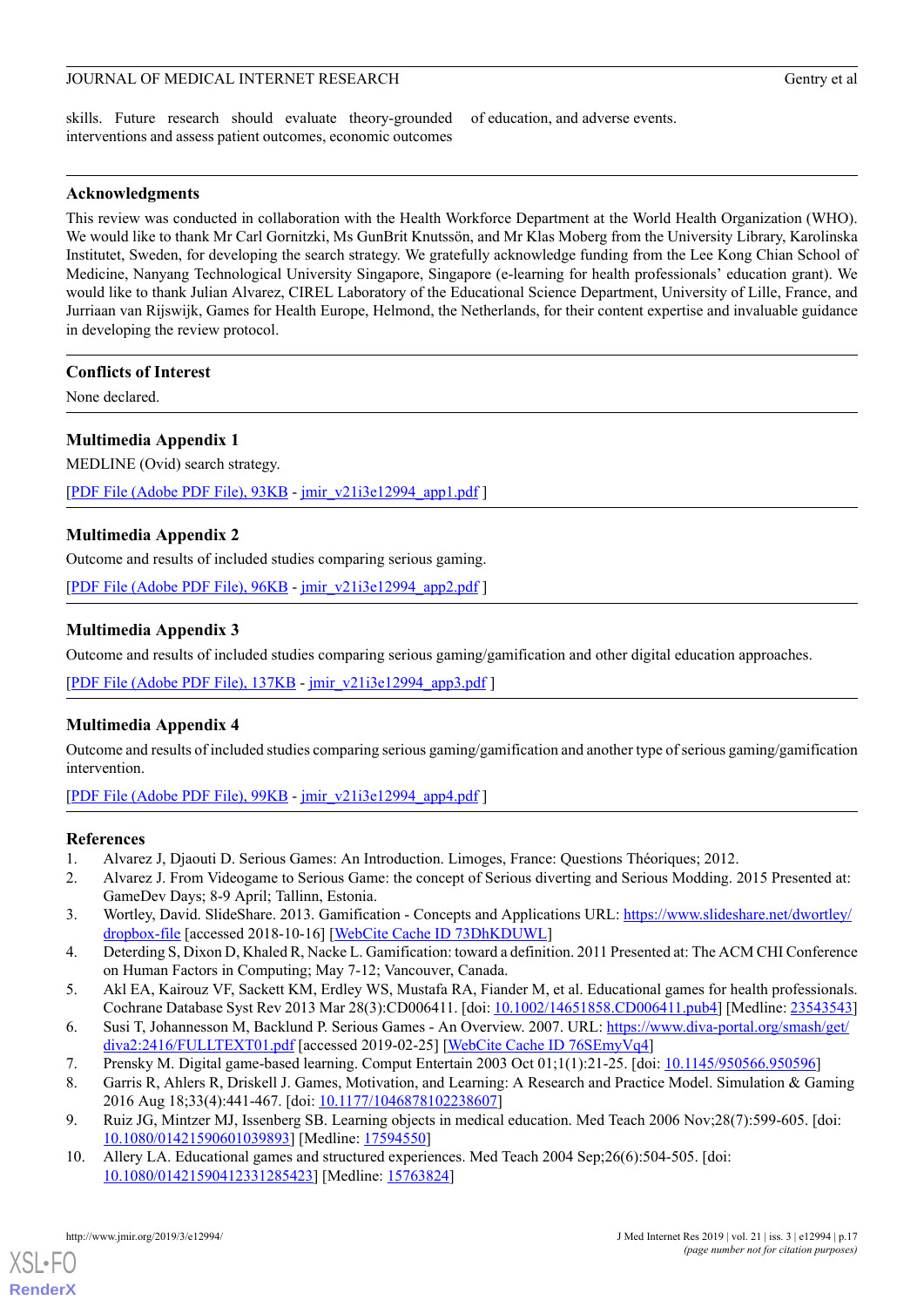- <span id="page-17-0"></span>11. Vogel M, Wood DF. Love it or hate it? Medical students' attitudes to computer-assisted learning. Med Educ 2002 Mar; 36(3): 214-215. [Medline: [11879510](http://www.ncbi.nlm.nih.gov/entrez/query.fcgi?cmd=Retrieve&db=PubMed&list_uids=11879510&dopt=Abstract)]
- <span id="page-17-2"></span><span id="page-17-1"></span>12. Higgins J, Green S. Cochrane Handbook for Systematic Reviews of Interventions. Version 5.1.0. 2011. URL: [https://training.](https://training.cochrane.org/handbook) [cochrane.org/handbook](https://training.cochrane.org/handbook) [accessed 2019-02-25] [[WebCite Cache ID 76SFC3vIW\]](http://www.webcitation.org/76SFC3vIW)
- 13. Car J, Carlstedt-Duke J, Tudor Car L, Posadzki P, Whiting P, Zary N, Digital Health Education Collaboration. Digital Education in Health Professions: The Need for Overarching Evidence Synthesis. J Med Internet Res 2019 Dec 14;21(2):e12913 [[FREE Full text\]](http://www.jmir.org/2019/2/e12913/) [doi: [10.2196/12913\]](http://dx.doi.org/10.2196/12913) [Medline: [30762583\]](http://www.ncbi.nlm.nih.gov/entrez/query.fcgi?cmd=Retrieve&db=PubMed&list_uids=30762583&dopt=Abstract)
- <span id="page-17-4"></span><span id="page-17-3"></span>14. Chien JH, Suh IH, Park S, Mukherjee M, Oleynikov D, Siu K. Enhancing fundamental robot-assisted surgical proficiency by using a portable virtual simulator. Surg Innov 2013 Apr;20(2):198-203. [doi: [10.1177/1553350612458545\]](http://dx.doi.org/10.1177/1553350612458545) [Medline: [22956399](http://www.ncbi.nlm.nih.gov/entrez/query.fcgi?cmd=Retrieve&db=PubMed&list_uids=22956399&dopt=Abstract)]
- <span id="page-17-5"></span>15. Kerfoot BP, Baker H. An online spaced-education game for global continuing medical education: a randomized trial. Ann Surg 2012 Jul;256(1):33-38. [doi: [10.1097/SLA.0b013e31825b3912\]](http://dx.doi.org/10.1097/SLA.0b013e31825b3912) [Medline: [22664558\]](http://www.ncbi.nlm.nih.gov/entrez/query.fcgi?cmd=Retrieve&db=PubMed&list_uids=22664558&dopt=Abstract)
- <span id="page-17-8"></span>16. Dankbaar MEW, Alsma J, Jansen EEH, van Merrienboer JJG, van Saase JLCM, Schuit SCE. An experimental study on the effects of a simulation game on students' clinical cognitive skills and motivation. Adv Health Sci Educ Theory Pract 2016 Aug;21(3):505-521 [[FREE Full text](http://europepmc.org/abstract/MED/26433730)] [doi: [10.1007/s10459-015-9641-x](http://dx.doi.org/10.1007/s10459-015-9641-x)] [Medline: [26433730](http://www.ncbi.nlm.nih.gov/entrez/query.fcgi?cmd=Retrieve&db=PubMed&list_uids=26433730&dopt=Abstract)]
- <span id="page-17-16"></span>17. Dankbaar MEW, Richters O, Kalkman CJ, Prins G, Ten Cate OTJ, van Merrienboer JJG, et al. Comparative effectiveness of a serious game and an e-module to support patient safety knowledge and awareness. BMC Med Educ 2017 Feb 02;17(1):30 [[FREE Full text](https://bmcmededuc.biomedcentral.com/articles/10.1186/s12909-016-0836-5)] [doi: [10.1186/s12909-016-0836-5](http://dx.doi.org/10.1186/s12909-016-0836-5)] [Medline: [28148296](http://www.ncbi.nlm.nih.gov/entrez/query.fcgi?cmd=Retrieve&db=PubMed&list_uids=28148296&dopt=Abstract)]
- <span id="page-17-9"></span>18. Graafland M, Bemelman WA, Schijven MP. Game-based training improves the surgeon's situational awareness in the operation room: a randomized controlled trial. Surg Endosc 2017 Dec;31(10):4093-4101 [[FREE Full text](http://europepmc.org/abstract/MED/28281117)] [doi: [10.1007/s00464-017-5456-6\]](http://dx.doi.org/10.1007/s00464-017-5456-6) [Medline: [28281117\]](http://www.ncbi.nlm.nih.gov/entrez/query.fcgi?cmd=Retrieve&db=PubMed&list_uids=28281117&dopt=Abstract)
- <span id="page-17-10"></span>19. Lagro J, van de Pol MHJ, Laan A, Huijbregts-Verheyden FJ, Fluit LCR, Olde Rikkert MGM. A randomized controlled trial on teaching geriatric medical decision making and cost consciousness with the serious game GeriatriX. J Am Med Dir Assoc 2014 Dec;15(12):957.e1-957.e6. [doi: [10.1016/j.jamda.2014.04.011\]](http://dx.doi.org/10.1016/j.jamda.2014.04.011) [Medline: [24913210\]](http://www.ncbi.nlm.nih.gov/entrez/query.fcgi?cmd=Retrieve&db=PubMed&list_uids=24913210&dopt=Abstract)
- <span id="page-17-17"></span>20. Boeker M, Andel P, Vach W, Frankenschmidt A. Game-based e-learning is more effective than a conventional instructional method: a randomized controlled trial with third-year medical students. PLoS One 2013;8(12):e82328 [\[FREE Full text\]](http://dx.plos.org/10.1371/journal.pone.0082328) [doi: [10.1371/journal.pone.0082328\]](http://dx.doi.org/10.1371/journal.pone.0082328) [Medline: [24349257\]](http://www.ncbi.nlm.nih.gov/entrez/query.fcgi?cmd=Retrieve&db=PubMed&list_uids=24349257&dopt=Abstract)
- <span id="page-17-13"></span>21. Hannig A, Lemos M, Spreckelsen C, Ohnesorge-Radtke U, Rafai N. Skills-O-Mat: Computer Supported Interactive Motionand Game-Based Training in Mixing Alginate in Dental Education. Journal of Educational Computing Research 2013 Jul 09;48(3):315-343. [doi: [10.2190/EC.48.3.c](http://dx.doi.org/10.2190/EC.48.3.c)]
- <span id="page-17-18"></span>22. Cook NF, McAloon T, O'Neill P, Beggs R. Impact of a web based interactive simulation game (PULSE) on nursing students' experience and performance in life support training--a pilot study. Nurse Educ Today 2012 Aug;32(6):714-720. [doi: [10.1016/j.nedt.2011.09.013](http://dx.doi.org/10.1016/j.nedt.2011.09.013)] [Medline: [22082881](http://www.ncbi.nlm.nih.gov/entrez/query.fcgi?cmd=Retrieve&db=PubMed&list_uids=22082881&dopt=Abstract)]
- <span id="page-17-11"></span>23. Knight JF, Carley S, Tregunna B, Jarvis S, Smithies R, de Freitas S, et al. Serious gaming technology in major incident triage training: a pragmatic controlled trial. Resuscitation 2010 Sep;81(9):1175-1179. [doi: [10.1016/j.resuscitation.2010.03.042](http://dx.doi.org/10.1016/j.resuscitation.2010.03.042)] [Medline: [20732609\]](http://www.ncbi.nlm.nih.gov/entrez/query.fcgi?cmd=Retrieve&db=PubMed&list_uids=20732609&dopt=Abstract)
- <span id="page-17-20"></span><span id="page-17-12"></span>24. Hedman L, Schlickum M, Felländer-Tsai L. Surgical novices randomized to train in two video games become more motivated during training in MIST-VR and GI Mentor II than students with no video game training. Stud Health Technol Inform 2013;184:189-194. [Medline: [23400154](http://www.ncbi.nlm.nih.gov/entrez/query.fcgi?cmd=Retrieve&db=PubMed&list_uids=23400154&dopt=Abstract)]
- <span id="page-17-14"></span>25. Schlickum MK, Hedman L, Enochsson L, Kjellin A, Felländer-Tsai L. Systematic video game training in surgical novices improves performance in virtual reality endoscopic surgical simulators: a prospective randomized study. World J Surg 2009 Nov;33(11):2360-2367. [doi: [10.1007/s00268-009-0151-y](http://dx.doi.org/10.1007/s00268-009-0151-y)] [Medline: [19649553](http://www.ncbi.nlm.nih.gov/entrez/query.fcgi?cmd=Retrieve&db=PubMed&list_uids=19649553&dopt=Abstract)]
- <span id="page-17-19"></span>26. Kolga SM, Hedman L, Enochsson L, Kjellin A, Felländer-Tsai L. Transfer of systematic computer game training in surgical novices on performance in virtual reality image guided surgical simulators. Stud Health Technol Inform 2008;132:210-215. [Medline: [18391288](http://www.ncbi.nlm.nih.gov/entrez/query.fcgi?cmd=Retrieve&db=PubMed&list_uids=18391288&dopt=Abstract)]
- <span id="page-17-15"></span>27. Boada I, Rodriguez-Benitez A, Garcia-Gonzalez JM, Olivet J, Carreras V, Sbert M. Using a serious game to complement CPR instruction in a nurse faculty. Comput Methods Programs Biomed 2015 Nov;122(2):282-291. [doi: [10.1016/j.cmpb.2015.08.006\]](http://dx.doi.org/10.1016/j.cmpb.2015.08.006) [Medline: [26319184\]](http://www.ncbi.nlm.nih.gov/entrez/query.fcgi?cmd=Retrieve&db=PubMed&list_uids=26319184&dopt=Abstract)
- <span id="page-17-6"></span>28. Del Blanco A, Torrente J, Fernández-Manjón B, Ruiz P, Giner M. Using a videogame to facilitate nursing and medical students' first visit to the operating theatre. A randomized controlled trial. Nurse Educ Today 2017 Aug;55:45-53. [doi: [10.1016/j.nedt.2017.04.026\]](http://dx.doi.org/10.1016/j.nedt.2017.04.026) [Medline: [28521249](http://www.ncbi.nlm.nih.gov/entrez/query.fcgi?cmd=Retrieve&db=PubMed&list_uids=28521249&dopt=Abstract)]
- <span id="page-17-7"></span>29. Foss B, Lokken A, Leland A, Stordalen J, Mordt P, Oftedal BJ. Digital Game-Based Learning: a supplement for medication calculation drills in nurse education. E-Learning and Digital Media 2014;11(4):342-349.
- 30. Giannotti D, Patrizi G, Di Rocco G, Vestri AR, Semproni CP, Fiengo L, et al. Play to become a surgeon: impact of Nintendo Wii training on laparoscopic skills. PLoS One 2013;8(2):e57372 [\[FREE Full text](http://dx.plos.org/10.1371/journal.pone.0057372)] [doi: [10.1371/journal.pone.0057372\]](http://dx.doi.org/10.1371/journal.pone.0057372) [Medline: [23460845](http://www.ncbi.nlm.nih.gov/entrez/query.fcgi?cmd=Retrieve&db=PubMed&list_uids=23460845&dopt=Abstract)]
- 31. Adams BJ, Margaron F, Kaplan BJ. Comparing video games and laparoscopic simulators in the development of laparoscopic skills in surgical residents. J Surg Educ 2012;69(6):714-717. [doi: [10.1016/j.jsurg.2012.06.006](http://dx.doi.org/10.1016/j.jsurg.2012.06.006)] [Medline: [23111035](http://www.ncbi.nlm.nih.gov/entrez/query.fcgi?cmd=Retrieve&db=PubMed&list_uids=23111035&dopt=Abstract)]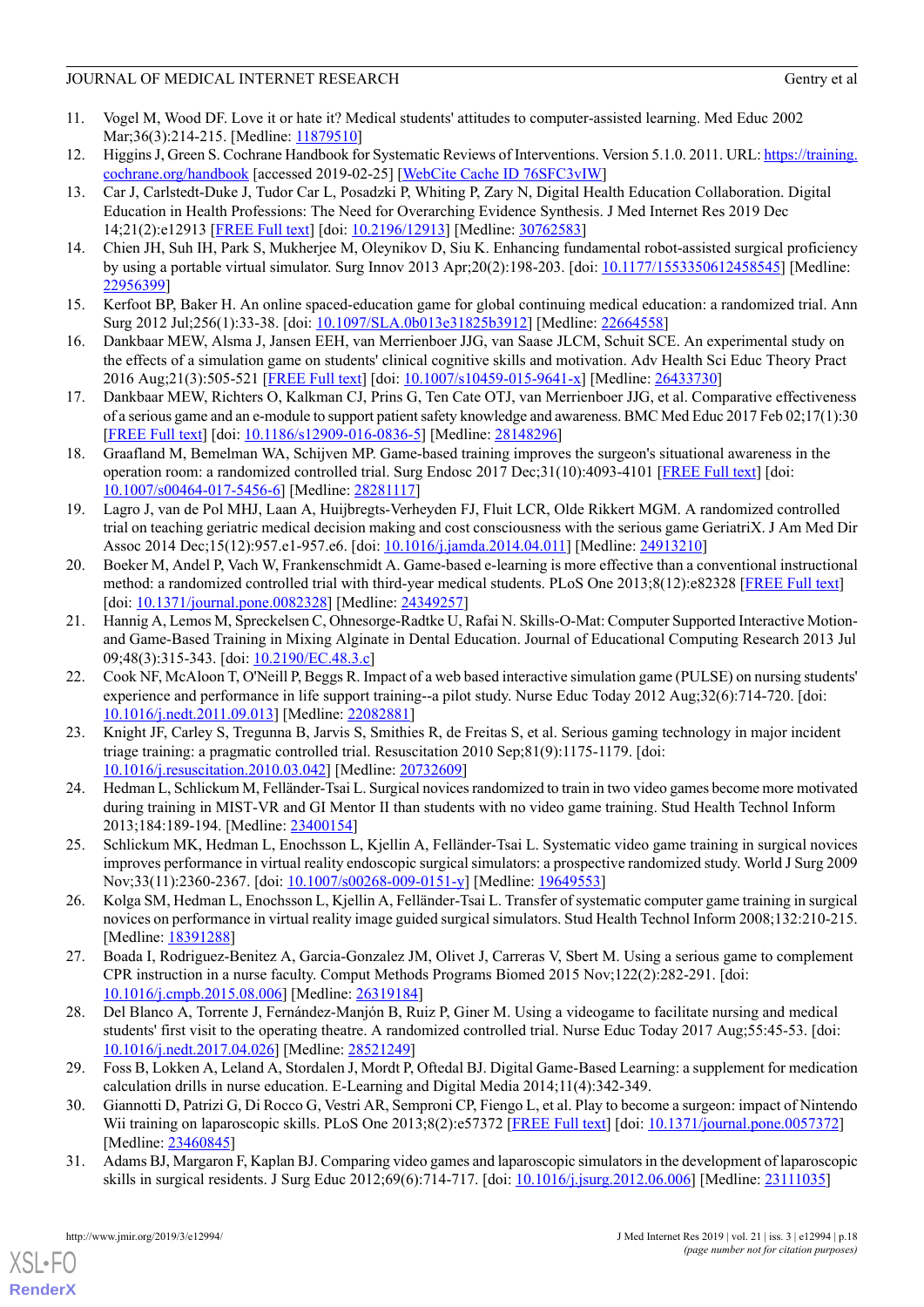- <span id="page-18-10"></span>32. Amer RS, Denehy GE, Cobb DS, Dawson DV, Cunningham-Ford MA, Bergeron C. Development and evaluation of an interactive dental video game to teach dentin bonding. J Dent Educ 2011 Jun;75(6):823-831 [[FREE Full text](http://www.jdentaled.org/cgi/pmidlookup?view=long&pmid=21642529)] [Medline: [21642529](http://www.ncbi.nlm.nih.gov/entrez/query.fcgi?cmd=Retrieve&db=PubMed&list_uids=21642529&dopt=Abstract)]
- <span id="page-18-13"></span><span id="page-18-12"></span>33. Ju R, Chang PL, Buckley AP, Wang KC. Comparison of Nintendo Wii and PlayStation2 for enhancing laparoscopic skills. JSLS 2012;16(4):612-618 [\[FREE Full text\]](http://europepmc.org/abstract/MED/23484573) [doi: [10.4293/108680812X13462882737294\]](http://dx.doi.org/10.4293/108680812X13462882737294) [Medline: [23484573](http://www.ncbi.nlm.nih.gov/entrez/query.fcgi?cmd=Retrieve&db=PubMed&list_uids=23484573&dopt=Abstract)]
- 34. Ju R, Chang PL, Buckley AP, Wang KV. Is Nintendo Wii a More Suitable Video Game Platform Than Playstation 2 for Enhancing Laparoscopic Skills? Journal of Minimally Invasive Gynecology 2011 Nov;18(6):S65-S66. [doi: [10.1016/j.jmig.2011.08.226\]](http://dx.doi.org/10.1016/j.jmig.2011.08.226)
- <span id="page-18-11"></span><span id="page-18-8"></span>35. Katz D, Zerillo J, Kim S, Hill B, Wang R, Goldberg A, et al. Serious gaming for orthotopic liver transplant anesthesiology: A randomized control trial. Liver Transpl 2017 Dec;23(4):430-439 [[FREE Full text\]](https://doi.org/10.1002/lt.24732) [doi: [10.1002/lt.24732\]](http://dx.doi.org/10.1002/lt.24732) [Medline: [28133947](http://www.ncbi.nlm.nih.gov/entrez/query.fcgi?cmd=Retrieve&db=PubMed&list_uids=28133947&dopt=Abstract)]
- <span id="page-18-6"></span>36. Kerfoot BP, Turchin A, Breydo E, Gagnon D, Conlin PR. An online spaced-education game among clinicians improves their patients' time to blood pressure control: a randomized controlled trial. Circ Cardiovasc Qual Outcomes 2014 May;7(3):468-474 [\[FREE Full text\]](http://europepmc.org/abstract/MED/24847084) [doi: [10.1161/CIRCOUTCOMES.113.000814\]](http://dx.doi.org/10.1161/CIRCOUTCOMES.113.000814) [Medline: [24847084](http://www.ncbi.nlm.nih.gov/entrez/query.fcgi?cmd=Retrieve&db=PubMed&list_uids=24847084&dopt=Abstract)]
- <span id="page-18-7"></span>37. LeFlore J, Anderson M, Zielke MA, Nelson KA, Thomas PE, Hardee G, et al. Can a virtual patient trainer teach student nurses how to save lives--teaching nursing students about pediatric respiratory diseases. Simul Healthc 2012 Feb;7(1):10-17. [doi: [10.1097/SIH.0b013e31823652de\]](http://dx.doi.org/10.1097/SIH.0b013e31823652de) [Medline: [22228285](http://www.ncbi.nlm.nih.gov/entrez/query.fcgi?cmd=Retrieve&db=PubMed&list_uids=22228285&dopt=Abstract)]
- <span id="page-18-5"></span>38. Plerhoples TA, Zak Y, Hernandez-Boussard T, Lau J. Another use of the mobile device: warm-up for laparoscopic surgery. J Surg Res 2011 Oct;170(2):185-188. [doi: [10.1016/j.jss.2011.03.015](http://dx.doi.org/10.1016/j.jss.2011.03.015)] [Medline: [21529831\]](http://www.ncbi.nlm.nih.gov/entrez/query.fcgi?cmd=Retrieve&db=PubMed&list_uids=21529831&dopt=Abstract)
- <span id="page-18-0"></span>39. Sward KA, Richardson S, Kendrick J, Maloney C. Use of a Web-based game to teach pediatric content to medical students. Ambul Pediatr 2008;8(6):354-359. [doi: [10.1016/j.ambp.2008.07.007\]](http://dx.doi.org/10.1016/j.ambp.2008.07.007) [Medline: [19084784](http://www.ncbi.nlm.nih.gov/entrez/query.fcgi?cmd=Retrieve&db=PubMed&list_uids=19084784&dopt=Abstract)]
- <span id="page-18-1"></span>40. Gauthier A, Corrin M, Jenkinson J. Exploring the influence of game design on learning and voluntary use in an online vascular anatomy study aid. Computers & Education 2015 Sep;87:24-34. [doi: [10.1016/j.compedu.2015.03.017\]](http://dx.doi.org/10.1016/j.compedu.2015.03.017)
- <span id="page-18-2"></span>41. Tan AJQ, Lee CCS, Lin PY, Cooper S, Lau LST, Chua WL, et al. Designing and evaluating the effectiveness of a serious game for safe administration of blood transfusion: A randomized controlled trial. Nurse Educ Today 2017 Aug;55:38-44. [doi: [10.1016/j.nedt.2017.04.027](http://dx.doi.org/10.1016/j.nedt.2017.04.027)] [Medline: [28521248\]](http://www.ncbi.nlm.nih.gov/entrez/query.fcgi?cmd=Retrieve&db=PubMed&list_uids=28521248&dopt=Abstract)
- <span id="page-18-9"></span>42. de Araujo TB, Silveira FR, Souza DLS, Strey YTM, Flores CD, Webster RS. Impact of video game genre on surgical skills development: a feasibility study. J Surg Res 2016 Mar; 201(1): 235-243. [doi: 10.1016/j.jss. 2015.07.035] [Medline: [26850208\]](http://www.ncbi.nlm.nih.gov/entrez/query.fcgi?cmd=Retrieve&db=PubMed&list_uids=26850208&dopt=Abstract)
- <span id="page-18-3"></span>43. Diehl LA, Souza RM, Gordan PA, Esteves RZ, Coelho ICM. InsuOnline, an Electronic Game for Medical Education on Insulin Therapy: A Randomized Controlled Trial With Primary Care Physicians. J Med Internet Res 2017 Dec 09;19(3):e72 [[FREE Full text](http://www.jmir.org/2017/3/e72/)] [doi: [10.2196/jmir.6944](http://dx.doi.org/10.2196/jmir.6944)] [Medline: [28279950](http://www.ncbi.nlm.nih.gov/entrez/query.fcgi?cmd=Retrieve&db=PubMed&list_uids=28279950&dopt=Abstract)]
- <span id="page-18-14"></span><span id="page-18-4"></span>44. Rondon S, Sassi FC, Furquim de Andrade CR. Computer game-based and traditional learning method: a comparison regarding students' knowledge retention. BMC Med Educ 2013 Feb 25;13:30 [\[FREE Full text\]](https://bmcmededuc.biomedcentral.com/articles/10.1186/1472-6920-13-30) [doi: [10.1186/1472-6920-13-30](http://dx.doi.org/10.1186/1472-6920-13-30)] [Medline: [23442203](http://www.ncbi.nlm.nih.gov/entrez/query.fcgi?cmd=Retrieve&db=PubMed&list_uids=23442203&dopt=Abstract)]
- <span id="page-18-15"></span>45. Li J, Xu Y, Xu Y, Yue P, Sun L, Guo M, et al. 3D CPR Game Can Improve CPR Skill Retention. Stud Health Technol Inform 2015;216:974. [Medline: [26262276](http://www.ncbi.nlm.nih.gov/entrez/query.fcgi?cmd=Retrieve&db=PubMed&list_uids=26262276&dopt=Abstract)]
- <span id="page-18-16"></span>46. World Health Organization. 2018. Global health workforce shortage to reach 12.9 million in coming decades URL: [https:/](https://www.who.int/mediacentre/news/releases/2013/health-workforce-shortage/en/) [/www.who.int/mediacentre/news/releases/2013/health-workforce-shortage/en/](https://www.who.int/mediacentre/news/releases/2013/health-workforce-shortage/en/) [accessed 2018-10-16] [[WebCite Cache ID](http://www.webcitation.org/73Dl2vrdN) [73Dl2vrdN](http://www.webcitation.org/73Dl2vrdN)]
- <span id="page-18-18"></span><span id="page-18-17"></span>47. Wang R, DeMaria S, Goldberg A, Katz D. A Systematic Review of Serious Games in Training Health Care Professionals. Simul Healthc 2016 Feb;11(1):41-51. [doi: [10.1097/SIH.0000000000000118\]](http://dx.doi.org/10.1097/SIH.0000000000000118) [Medline: [26536340\]](http://www.ncbi.nlm.nih.gov/entrez/query.fcgi?cmd=Retrieve&db=PubMed&list_uids=26536340&dopt=Abstract)
- <span id="page-18-19"></span>48. Ricciardi F, De Paolis LT. A Comprehensive Review of Serious Games in Health Professions. International Journal of Computer Games Technology 2014;2014:1-11. [doi: [10.1155/2014/787968](http://dx.doi.org/10.1155/2014/787968)]
- 49. Clark D, Tanner-Smith E, Killingsworth S. Digital Games, Design, and Learning: A Systematic Review and Meta-Analysis. Rev Educ Res 2016 Mar;86(1):79-122 [\[FREE Full text\]](http://europepmc.org/abstract/MED/26937054) [doi: [10.3102/0034654315582065](http://dx.doi.org/10.3102/0034654315582065)] [Medline: [26937054\]](http://www.ncbi.nlm.nih.gov/entrez/query.fcgi?cmd=Retrieve&db=PubMed&list_uids=26937054&dopt=Abstract)
- <span id="page-18-20"></span>50. Sitzmann T. A meta-analytic examination of the instructional effectiveness of computer-based simulation games. Personnel Psychology 2011;64:489-528. [doi: [10.1111/j.1744-6570.2011.01190.x](http://dx.doi.org/10.1111/j.1744-6570.2011.01190.x)]
- <span id="page-18-21"></span>51. Vogel J, Vogel D, Cannon-Bowers J, Bowers C, Muse K, Wright M. Computer Gaming and Interactive Simulations for Learning: A Meta-Analysis. Journal of Educational Computing Research 2016 Jul 22;34(3):229-243. [doi: [10.2190/FLHV-K4WA-WPVQ-H0YM](http://dx.doi.org/10.2190/FLHV-K4WA-WPVQ-H0YM)]
- <span id="page-18-22"></span>52. Wouters P, van Nimwegen C, van Oostendorp H, van der Spek E. A meta-analysis of the cognitive and motivational effects of serious games. Journal of Educational Psychology 2013;105(2):249-265. [doi: [10.1037/a0031311](http://dx.doi.org/10.1037/a0031311)]
- 53. Boyle E, Hainey T, Connolly T, Gray G, Earp J, Ott M, et al. An update to the systematic literature review of empirical evidence of the impacts and outcomes of computer games and serious games. Computers & Education 2016 Mar;94:178-192. [doi: [10.1016/j.compedu.2015.11.003](http://dx.doi.org/10.1016/j.compedu.2015.11.003)]
- 54. Fleming T, Cheek C, Merry S, Thabrew H, Bridgman H, Stasiak K, et al. Serious games for the treatment or prevention of depression: a systematic review. Revista de Psicopatologia y Psicologia Clinica 2014;19(3):a.